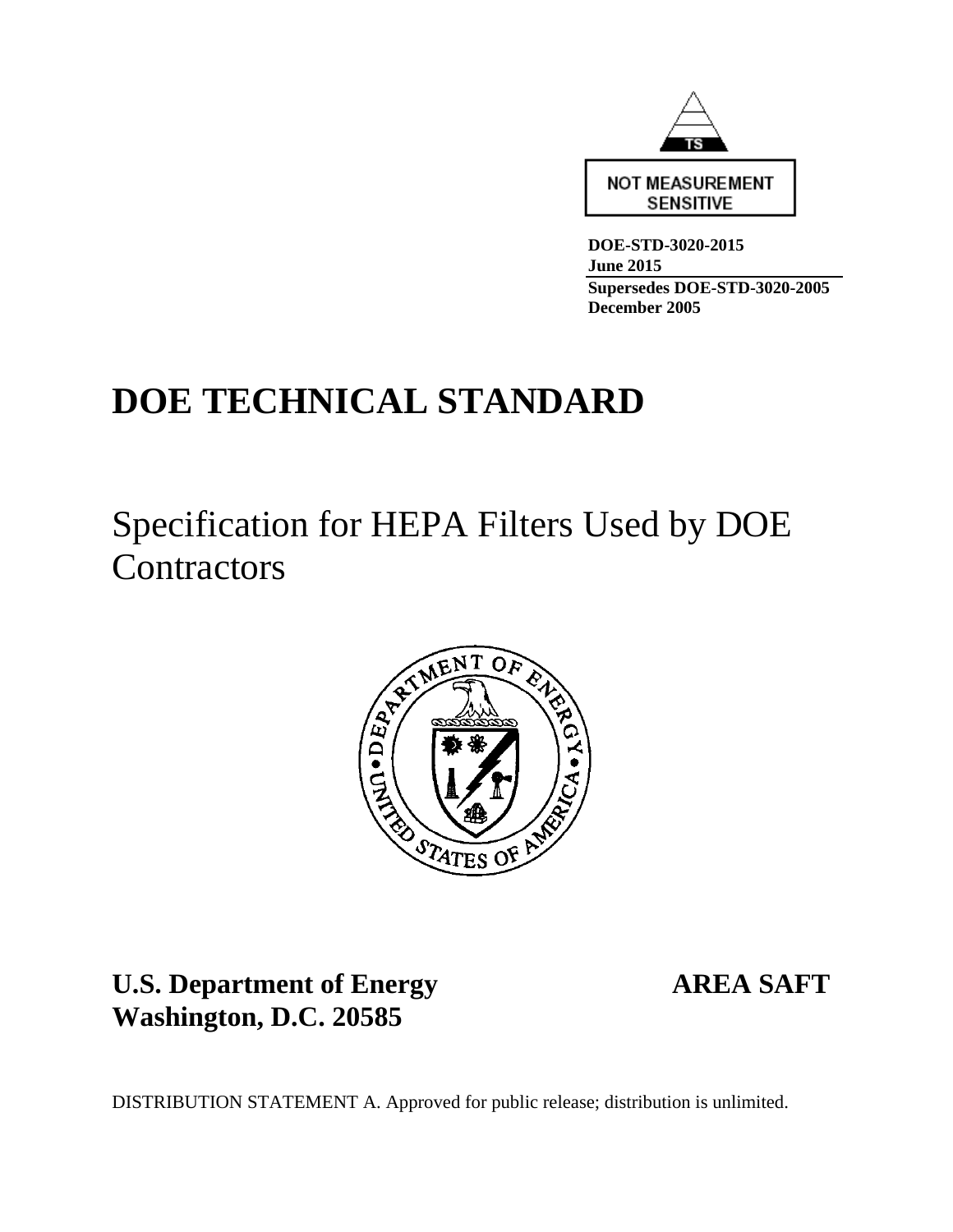This document is available on the Department of Energy Technical Standards Program Web page at http://www.energy.gov/ehss/services/nuclear-safety/department-energy-technical-standardsprogram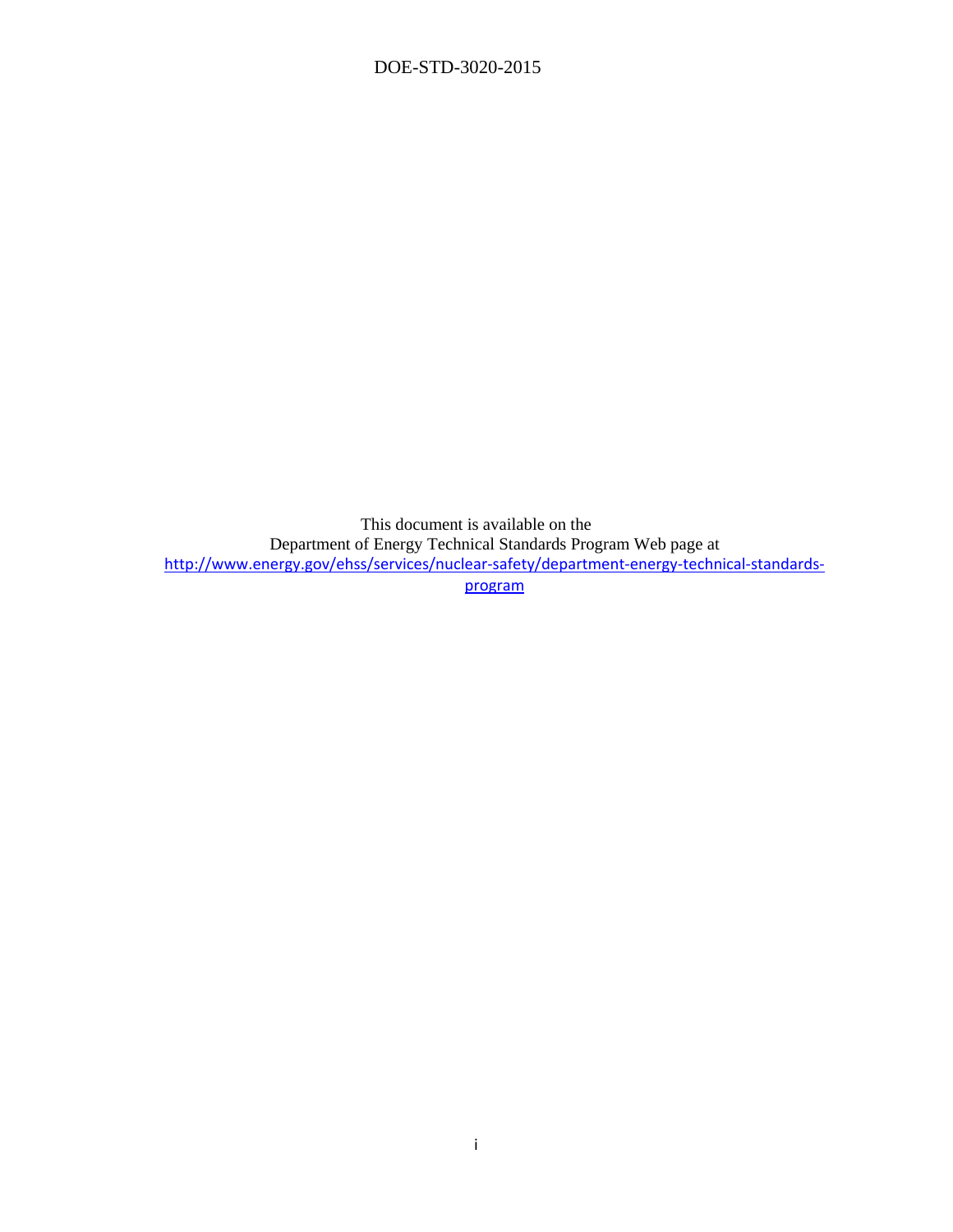#### **FOREWORD**

This U.S. Department of Energy (DOE) Standard (STD) supersedes DOE-STD-3020-2005, *Specification for HEPA Filters Used by DOE Contractors,* and is approved for use by DOE including the National Nuclear Security Administration (NNSA) and its contractors.

This Standard was developed for application in DOE programs. It provides direction to DOE contractors for procurement and required testing of high efficiency particulate air (HEPA) filters used in DOE nuclear facilities. The American Society of Mechanical Engineers (ASME) publication ASME AG-1, *Code on Nuclear Air and Gas Treatment,* was the primary national consensus standard used to develop the provisions of this Standard. This Standard also specifies additional inspection and testing that DOE requires to be performed at the independent Filter Test Facility for certain categories of HEPA filters prior to their installation at DOE nuclear facilities. The Standard is applicable to axial and radial flow HEPA filters with glass fiber medium as per Sections FC and FK of the ASME AG-1 code. There are other classes of HEPA filters with different medium, such as high-strength, metal, and ceramic, which are currently under various stages of testing, development and review by the ASME Committee on Nuclear Air and Gas Treatment for incorporation into the ASME AG-1 code. These classes of filters will be incorporated in this Standard after ASME AG-1 has developed requirements for their use.

The changes implemented in this revision of the Standard clarified the Standard's applicability and requirements, updated the provisions related to materials and construction of filters for consistency with the ASME AG-1 code, added and revised requirements for legacy filters, procurement documentation, quality assurance including compliance with the DOE Order 414.1D, *Quality Assurance*, reporting of qualification test results, and packaging shipping and storage as well as other editorial changes.

Beneficial comments (recommendations, additions, deletions) and any pertinent data that may improve this document should be sent to:

> U.S. Department of Energy Office of Nuclear Safety (AU-30) 1000 Independence Avenue SW Washington, DC 20585.

DOE technical standards, such as this Standard, do not establish requirements. However, all or part of the provisions in a DOE standard can become requirements under the following circumstances:

- they are explicitly stated to be requirements in a DOE requirements document; or
- $\bullet$  the organization makes a commitment to meet a standard in: 1) a contract or 2) an implementation plan or program plan of a DOE requirements document.

Throughout this Standard, the word "shall" is used to denote a requirement; the word "should" is used to denote a recommendation; and the word "may" is used to denote permission, but not a requirement or a recommendation. To satisfy this Standard, all applicable "shall" statements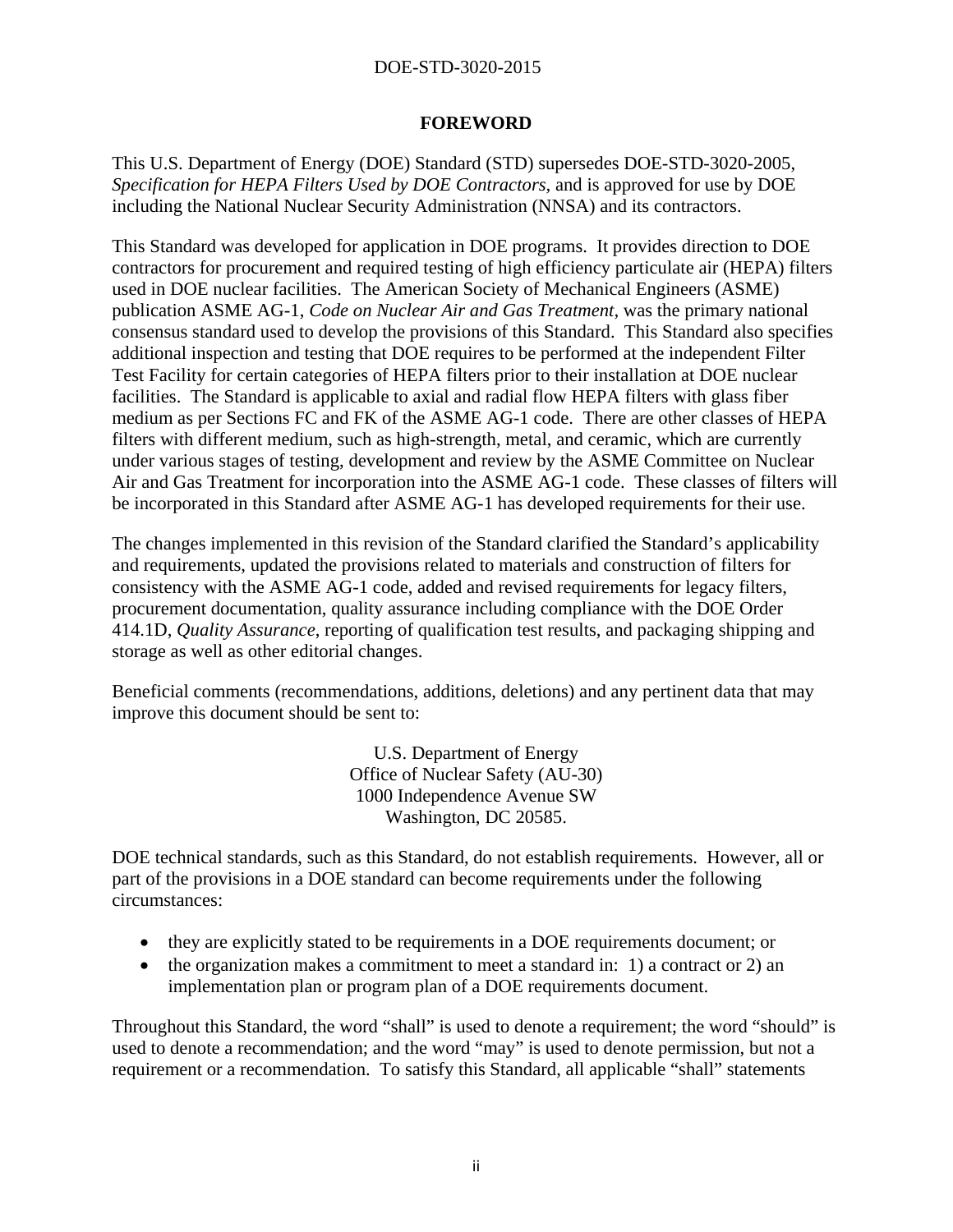need to be met. Alternate approaches that demonstrate an equivalent level of safety are also acceptable, if approved by the DOE or NNSA field element.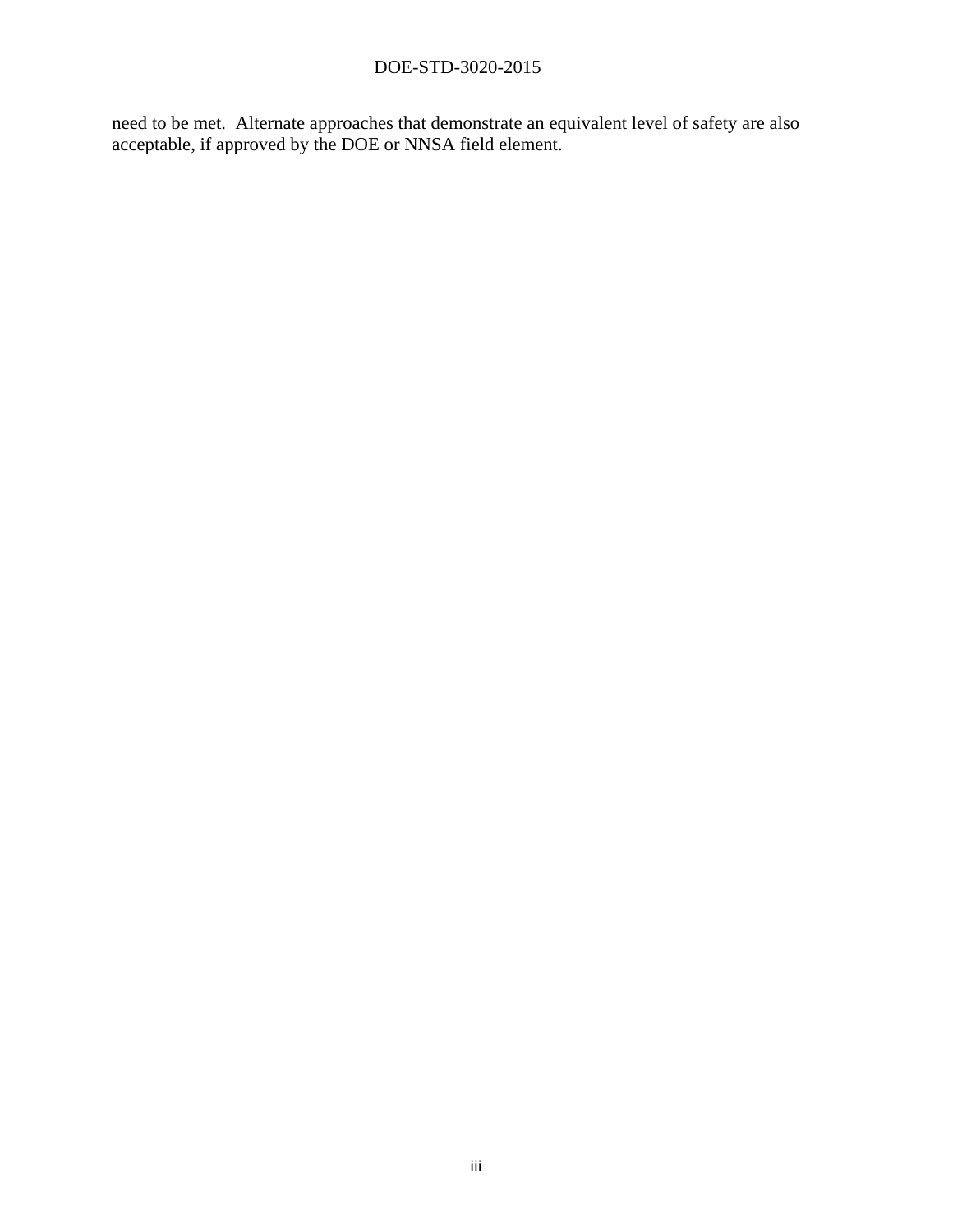## **TABLE OF CONTENTS**

| 1. |             |                                                                            |
|----|-------------|----------------------------------------------------------------------------|
|    | 1.1         |                                                                            |
|    | 1.2         |                                                                            |
| 2. |             |                                                                            |
|    | 2.1         |                                                                            |
|    | 2.2.        |                                                                            |
|    | 2.3         |                                                                            |
| 3. |             |                                                                            |
| 4. |             |                                                                            |
| 5. |             |                                                                            |
|    | 5.1         |                                                                            |
|    | 5.2         |                                                                            |
|    | 5.3         |                                                                            |
|    | 5.4         |                                                                            |
|    | 5.5         |                                                                            |
| 6. |             |                                                                            |
|    | 6.1         | Manufacturer's Quality Assurance Program, Procedures, and Documentation 15 |
|    | 6.2         |                                                                            |
|    | 6.3         |                                                                            |
| 7. |             |                                                                            |
|    | 7.1         |                                                                            |
|    | 7.2         |                                                                            |
|    | 7.3         |                                                                            |
|    | 7.4         |                                                                            |
|    |             |                                                                            |
|    | Appendix B. |                                                                            |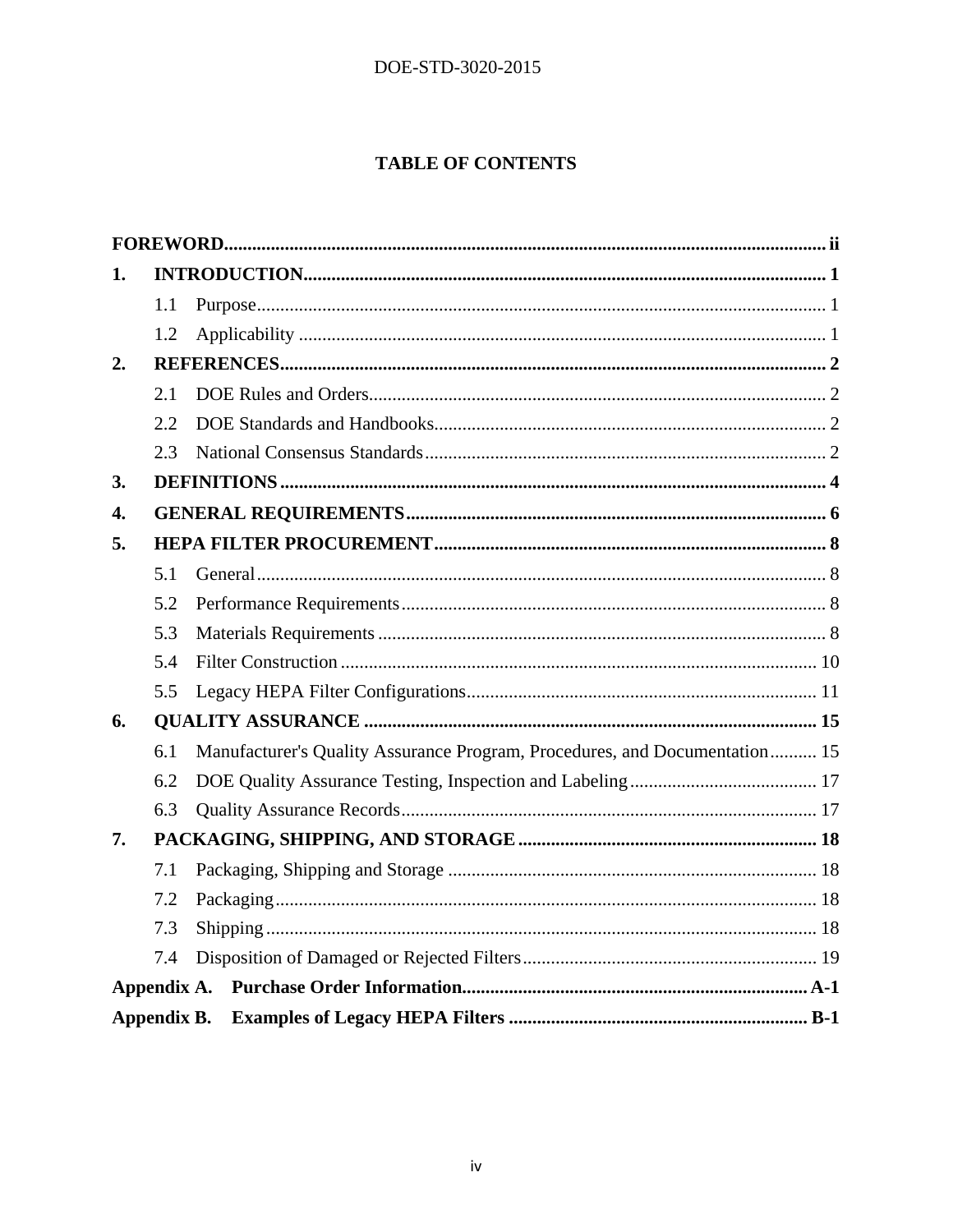## **LIST OF TABLES**

| Table 5-4. FK Type 2 Axial Flow Circular HEPA Filters – Nominal Rating  14 |  |
|----------------------------------------------------------------------------|--|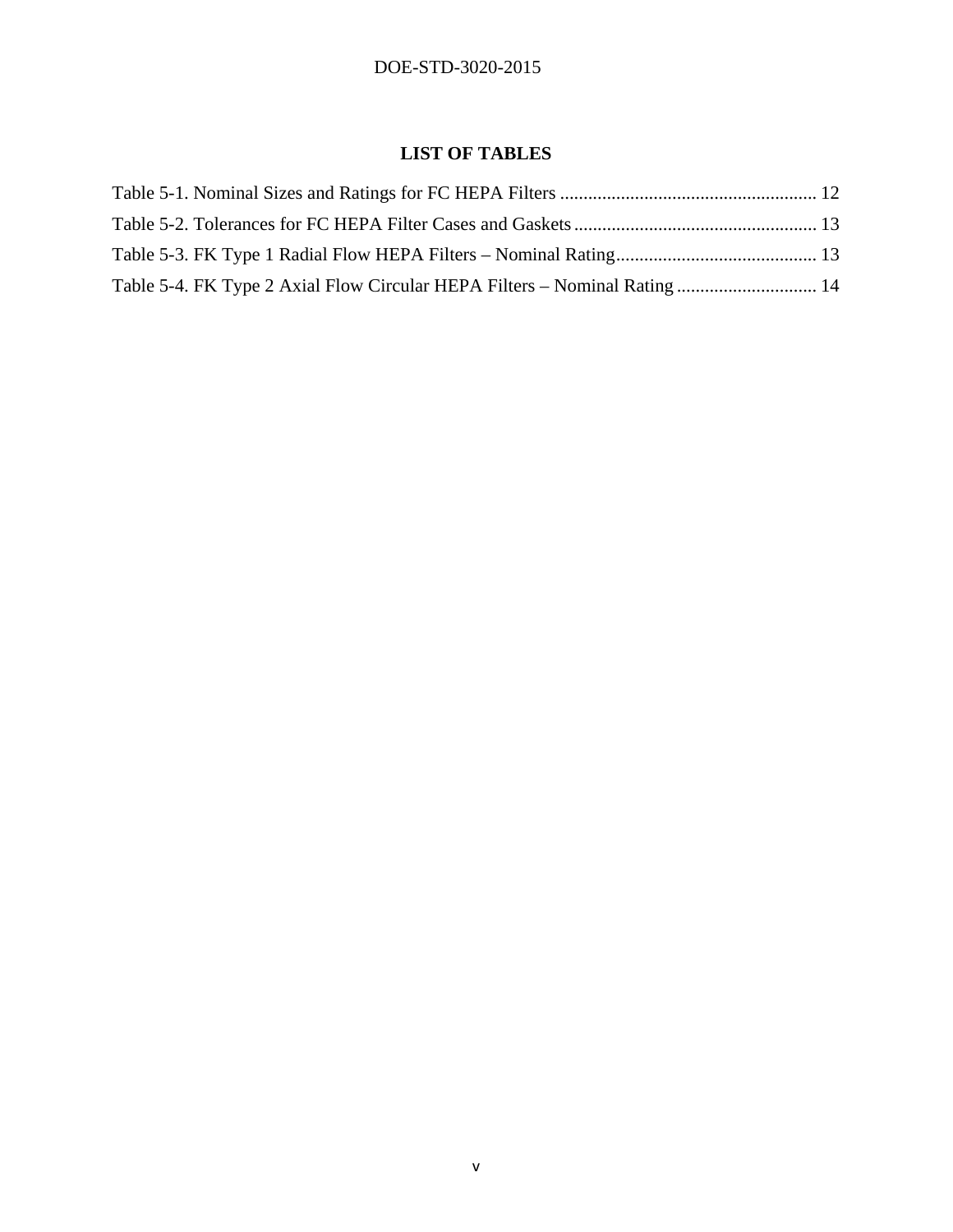# **1. INTRODUCTION**

- **1.1 Purpose**: The purpose of this Standard is to establish specifications and quality assurance (QA) requirements for the procurement, packaging, shipping and storage of high efficiency particulate air (HEPA) filters. It provides direction to Department of Energy (DOE) and DOE contractors including the National Nuclear Security Administration and its contractors for procurement and required inspection and testing of HEPA filters used in, and in support of, DOE nuclear facilities.<sup>1</sup> The required inspection and testing are performed by the filter manufacturer and by an independent testing facility, hereafter designated as the Filter Test Facility (FTF), under contract with DOE. This Standard specifies minimum requirements to be included in the contractor's purchase order and/or technical specification.
- **1.2** Applicability: This Standard applies to procurement of HEPA filters that are rated at a minimum of 20 actual cubic feet per minute (ACFM) airflow  $(34 \text{ m}^3/\text{hr})$  at an initial resistance not to exceed 1.3 inch (in) water gauge (wg) (325 pascal (Pa)) and that are:
	- to be installed in nuclear facility (Hazard Category 1, 2, 3, and radiological facilities) confinement ventilation systems; or
	- to be installed in the habitability systems (e.g., filters that protect workers who must not evacuate in emergency situations because of the necessity to shutdown or control the situation).

<sup>&</sup>lt;sup>1</sup> See 10 CFR 830, *Nuclear Safety Management* for definition of nuclear facility.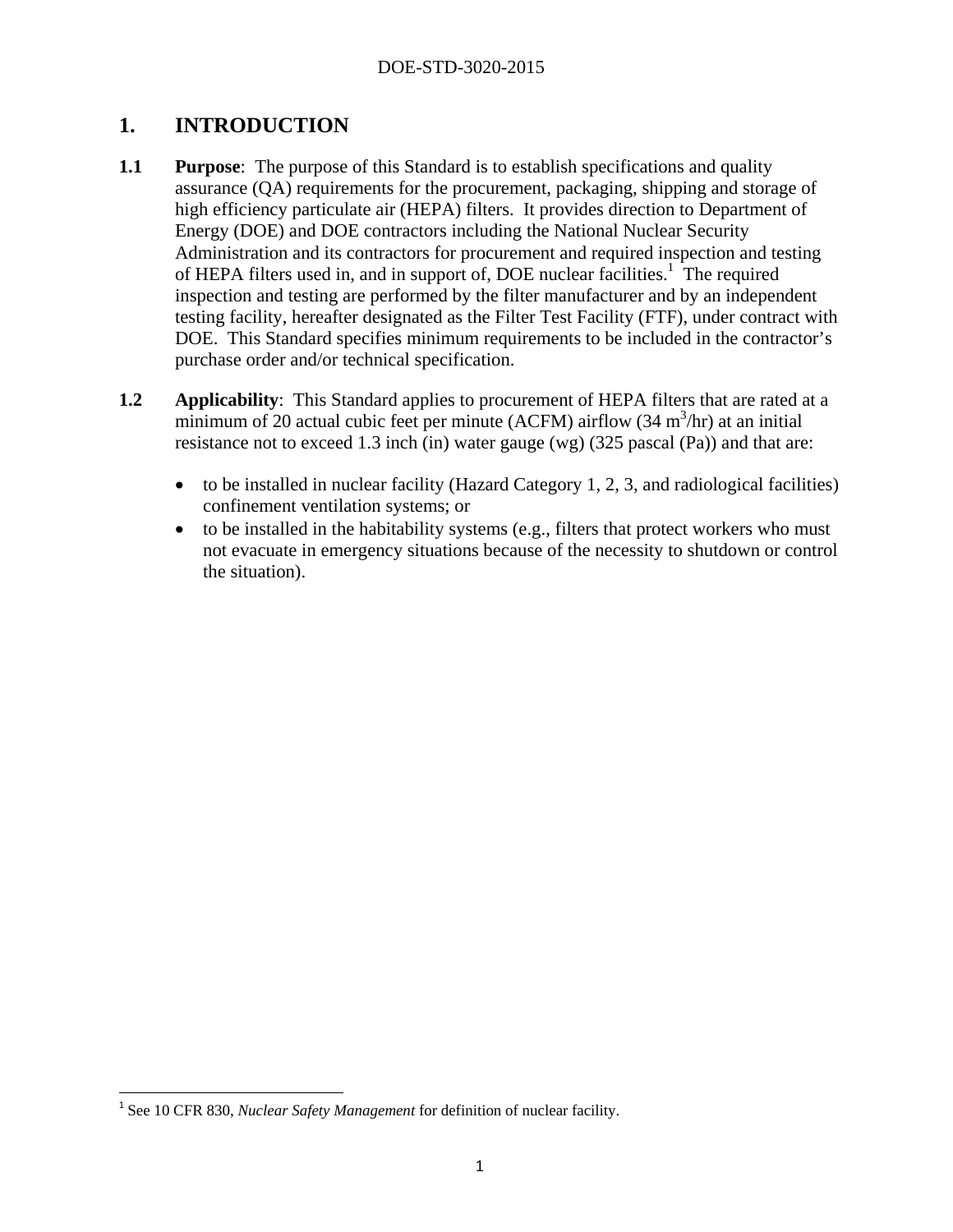## **2. REFERENCES**

Unless otherwise stated, the current issue date and revision number of a referenced document shall apply, including addenda and/or amendments. In the event of a conflict between provisions of this Standard and provisions of Sections 2.2 and 2.3, the text of this Standard shall take precedence.

#### **2.1 Rules and Orders**

10 CFR 830, *Nuclear Safety Management*

40 CFR 261, *Identification and Listing of Hazardous Waste*

DOE O 414.1D, *Quality Assurance*

#### **2.2 DOE Standards and Handbooks**

DOE-STD-3009, *Preparation of Nonreactor Nuclear Facility Documented Safety Analysis*

DOE-STD-3025, *Quality Assurance Inspection and Testing of HEPA Filters*

#### **2.3 National Consensus Standards**

#### **2.3.1 American Society for Testing and Materials (ASTM)**

- ASTM A 193, *Standard Specification for Alloy-Steel and Stainless Steel Bolting for High Temperature or High Pressure Service and Other Special Purpose Applications*
- ASTM A 194, *Standard Specification for Carbon and Alloy-Steel Nuts for Bolts for High Pressure or High Temperature Service, or Both*
- ASTM A 320, *Standard Specification for Alloy-Steel and Stainless Steel Bolting for Low-Temperature Service*
- ASTM A 581, *Standard Specification for Free-Machining Stainless Steel Wire and Wire Rods*
- ASTM D 92, *Standard Test Method for Flash and Fire Points by Cleveland Open Cup Tester*
- ASTM F 1667, *Standard Specification for Driven Fasteners: Nails, Spikes, and Staples*

#### **2.3.2 American Society of Mechanical Engineers (ASME)**

ASME AG-1, *Code on Nuclear Air and Gas Treatment*

ASME NQA -1, *Quality Assurance Requirements for Nuclear Facility Applications*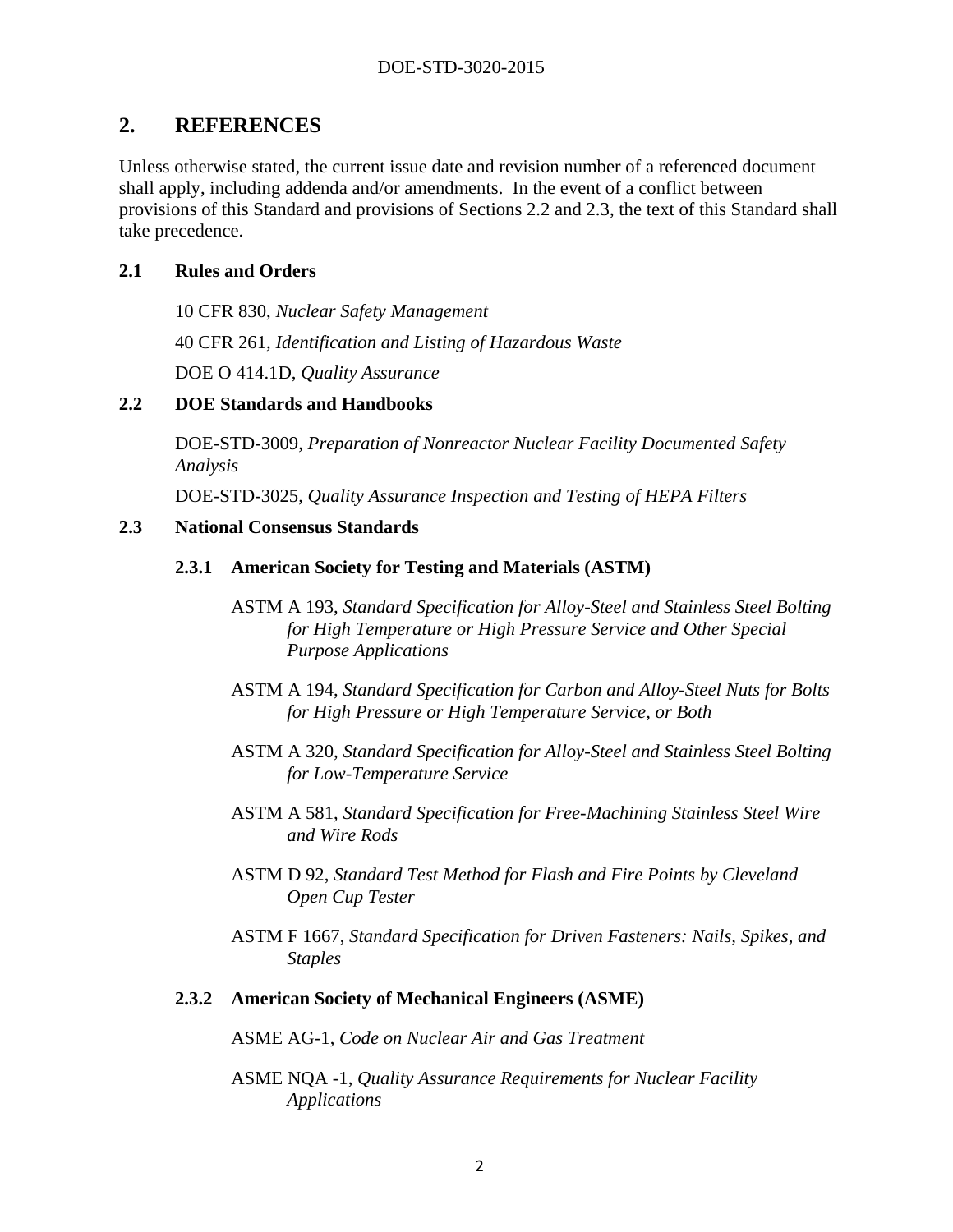ASME B 18.21.1, *Washers: Helical Spring-Lock, Tooth Lock, and Plain Washers (Inch Series)*

## **2.3.3 Society of Automotive Engineers (SAE)**

SAE AS 8660, S*ilicone Compound, NATO Code Number S -736*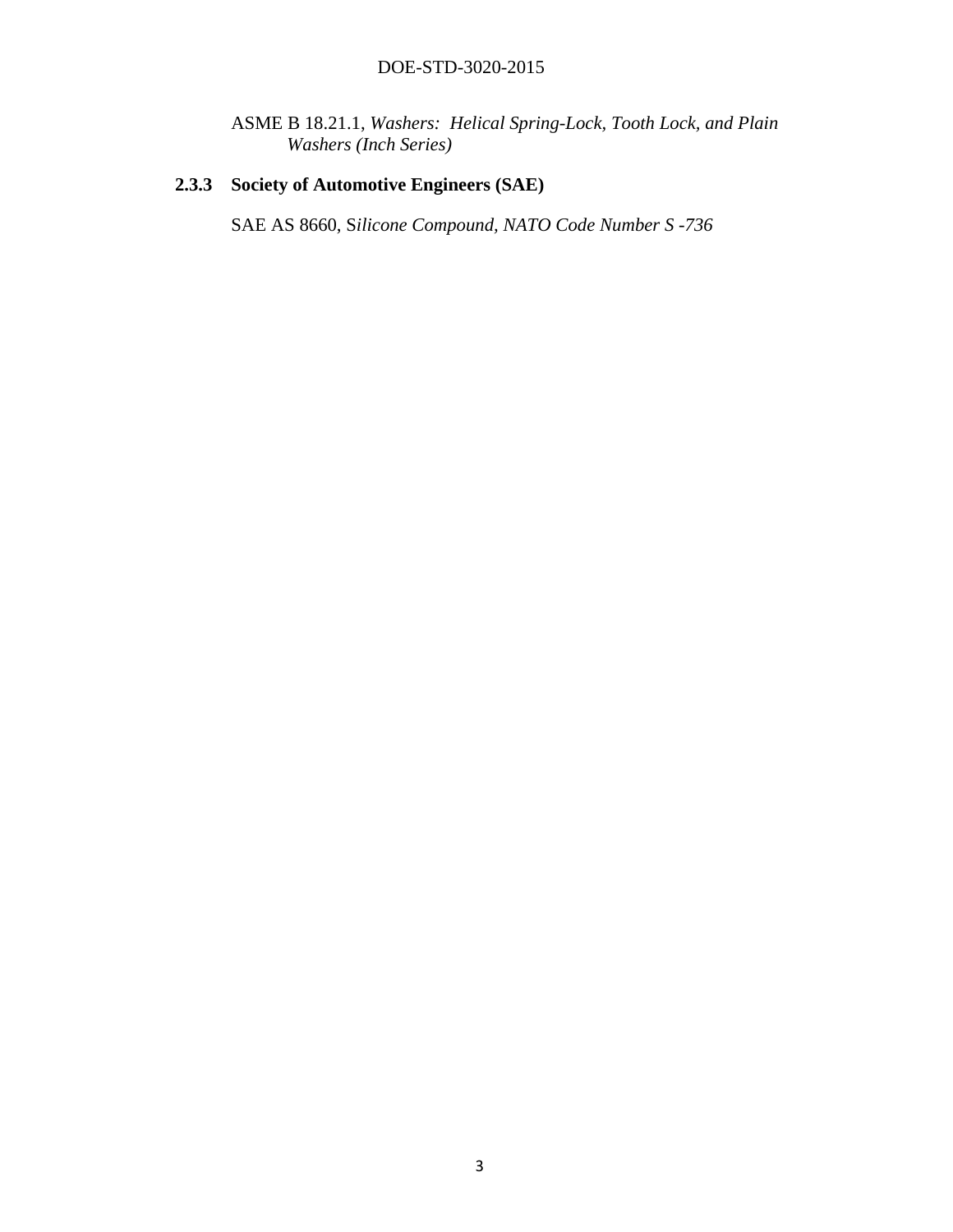# **3. DEFINITIONS**

Air Density: Air density equals  $0.075$  lb/ft<sup>3</sup>  $(1.201 \text{ kg/m}^3)$  for standard air. This corresponds to air at a pressure of 29.92 inches Hg (760 mm Hg) at a temperature of 69.8°F (21°C) with a specific volume of 13.33 ft<sup>3</sup>/lb (0.832 m<sup>3</sup>/kg). [ASME AG-1]

**Airflow (ACFM)**: Airflow expressed in terms of actual cubic feet of air per minute (ACFM). ACFM is a measurement of volumetric flow of air with a density at actual existing conditions. [ASME AG-1]

**Airflow Resistance**: The resistance to airflow at the manufacturer-rated airflow of the clean filter when tested in accordance with ASME AG-1, FC-5000 or FK-5000.

**Filter Test Facility**: An independent facility contracted by DOE to conduct specific QA inspections and tests of HEPA filters.

**High Efficiency Particulate Air (HEPA) Filter**: A throwaway, extended-medium, dry type filter with a rigid casing enclosing the full depth of the pleats. The filter shall exhibit a minimum efficiency of 99.97% when tested with an aerosol of 0.3 micrometer diameter.

## **HEPA Filter Types:**

**Open-Face Filters**: A filter with no restrictions over the ends or faces of the unit, as opposed to the enclosed filter with reduced-size end connections.

**Axial Flow Filters**: A filter with airflow in a direction essentially perpendicular to the filter face.

**Legacy Filters**: HEPA filter configurations allowed under historic ASME codes, DOE standards, or DOE predecessor agency contractual requirements. These configurations are needed to continue to provide confinement in existing DOE nuclear facilities.

**Radial Flow Filters**: A filter with airflow in essentially a perpendicular direction outward from the centerline of the inside face of the filter or, conversely, inward.

**Enclosed (Encapsulated) Filters**: A filter that is completely enclosed on all sides and one, or both, face(s), except for reduced end connections or nipples for direct connection into a duct system.

**Penetration**: The downstream test aerosol concentration, expressed as a percentage of the upstream test aerosol concentration.

**Production Testing**: Testing performed by the manufacturer that demonstrates that a filter meets functional and specification requirements per ASME AG-1,FC-5000 or FK-5000, as applicable.

**Qualification Test**: A group of tests, some destructive, of a prototype filter or production filters that demonstrates that the design meets the appropriate requirements of ASME AG-1 and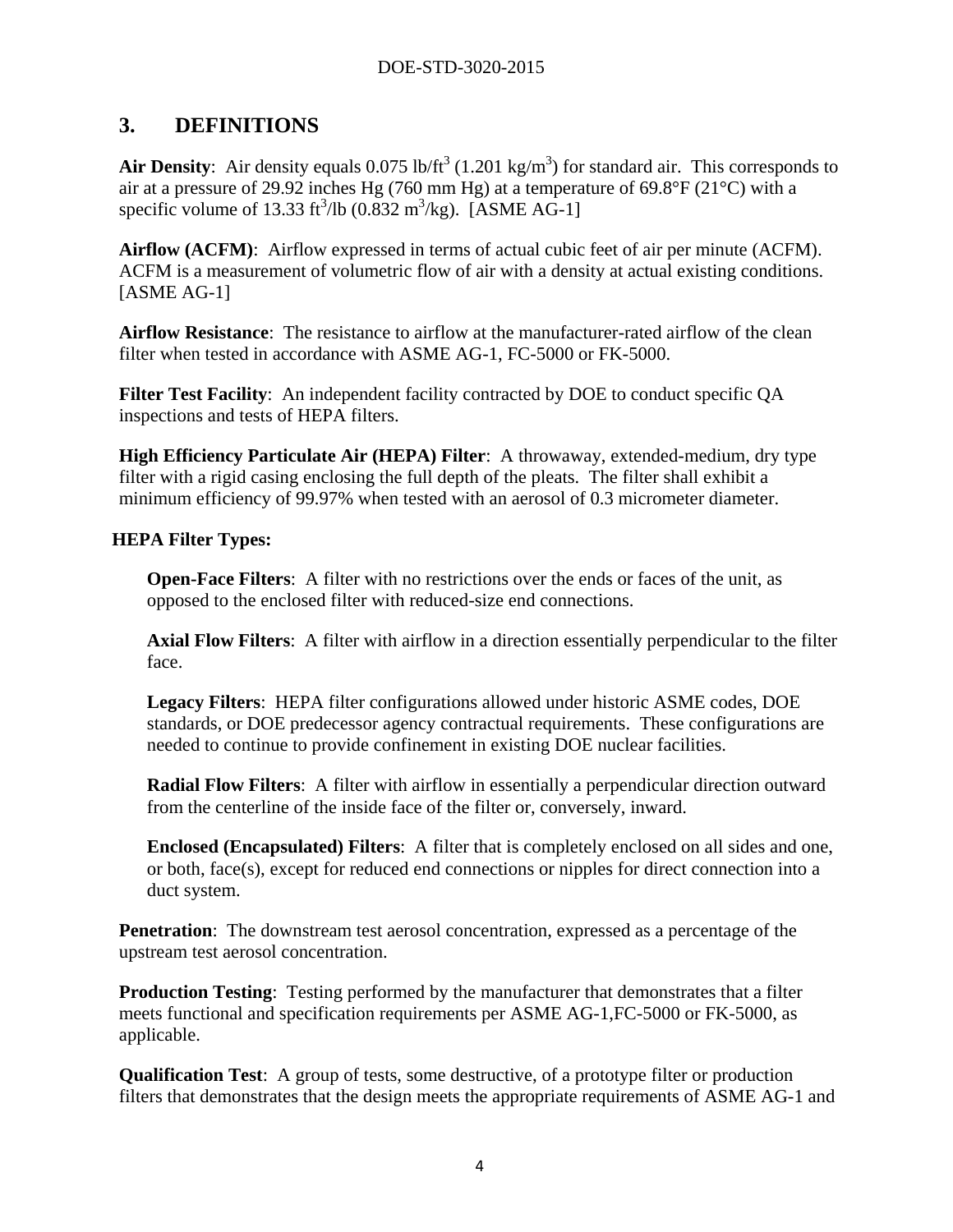Section 6.1 of this Standard. The results of the test are considered to typify individual items or model numbers, which are of the same design and are manufactured by the same process.

**Rated Airflow**: The designated airflow capacity of a HEPA filter at a not to exceed initial filter resistance. [ASME AG-1]

**Test Aerosol**: Dispersion of particles in the air in order to test the penetration of filter medium or filters. [ASME AG-1]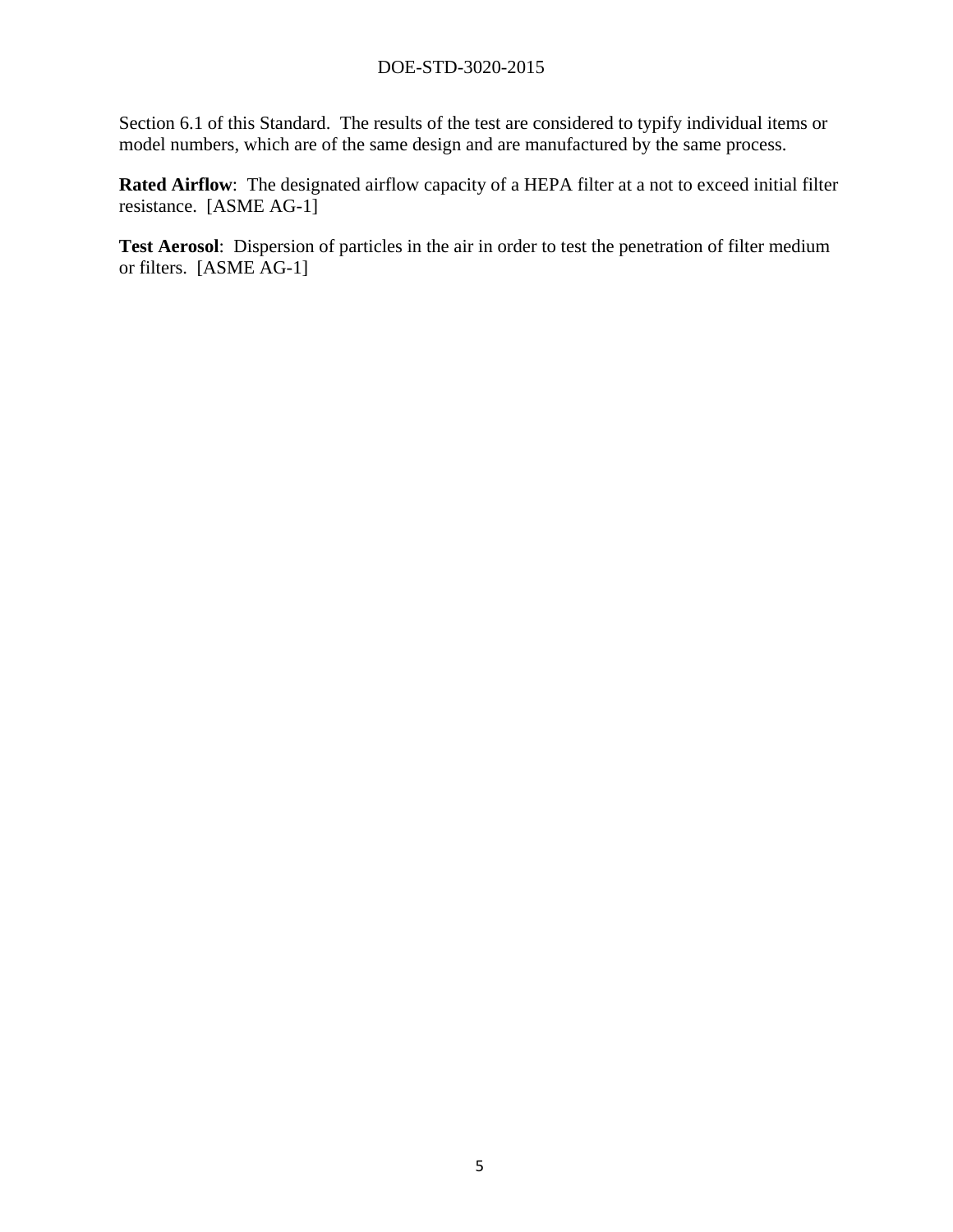## **4. GENERAL REQUIREMENTS**

All HEPA filters specified in Section 1.2 of this Standard, shall be purchased, inspected and tested according to the general requirements of this Section and the specific requirements of Sections 5 and 6 of this Standard.

- **4.1** As directed by the Secretary of Energy's June 4, 2001 memorandum, *100 Percent*  Quality Assurance Testing of HEPA Filters At The DOE Filter Test Facility,<sup>2</sup> prior to use in DOE facilities, HEPA filters meeting the following criteria shall be delivered to the FTF for additional QA inspection and testing:
	- **4.1.1** HEPA filters that are used in confinement ventilation systems in Category 1 and Category 2 nuclear facilities that perform a safety function in accident situations, or are designated as important to safety (i.e., safety class or safety significant per DOE-STD-3009-94).<sup>3</sup>
	- **4.1.2** HEPA filters necessary for habitability systems (e.g., filters that protect workers who must not evacuate in emergency situations because of the necessity to shutdown or control the situation).
	- **4.1.3** For all other applications where HEPA filters are used in confinement ventilation systems for radioactive airborne particulate, develop and document an independent, tailored filter QA testing program that achieves a high degree of fitness for service. The program should include the testing of a sample of filters at the FTF. The size of the sample to be tested should be large enough to provide sufficient statistical power and significance to assure the required level of performance. 4
- **4.2** HEPA filters shall be manufactured and qualified per ASME AG-1, Sections FC or FK, as applicable, and Sections 5, and 6.1 of this Standard, unless otherwise noted.
- **4.3** All HEPA filters shall be production tested by the manufacturer per ASME AG-1, FC-5000 or FK-5000, as applicable. Additionally, those filters identified in Section 4.1 of this Standard shall be tested by the FTF to the following criteria:
	- Penetration at 100% of manufacturer rated airflow:
	- Penetration at 20% of manufacturer rated airflow for filters rated at 125 ACFM and greater; and
	- Airflow resistance at rated airflow. Maximum acceptable resistance for selected filter sizes is specified in Section 5.2.2.

 <sup>2</sup> Memorandum included in the Secretary of Energy's June 4, 2001 letter to the Defense Nuclear Facility Safety Board

<sup>3</sup> Currently DOE-STD-3009-2014, *Preparation of Nonreactor Facility Documented Safety Analysis*

<sup>&</sup>lt;sup>4</sup> Clarification: 100% testing is required if the cited sampling program is not utilized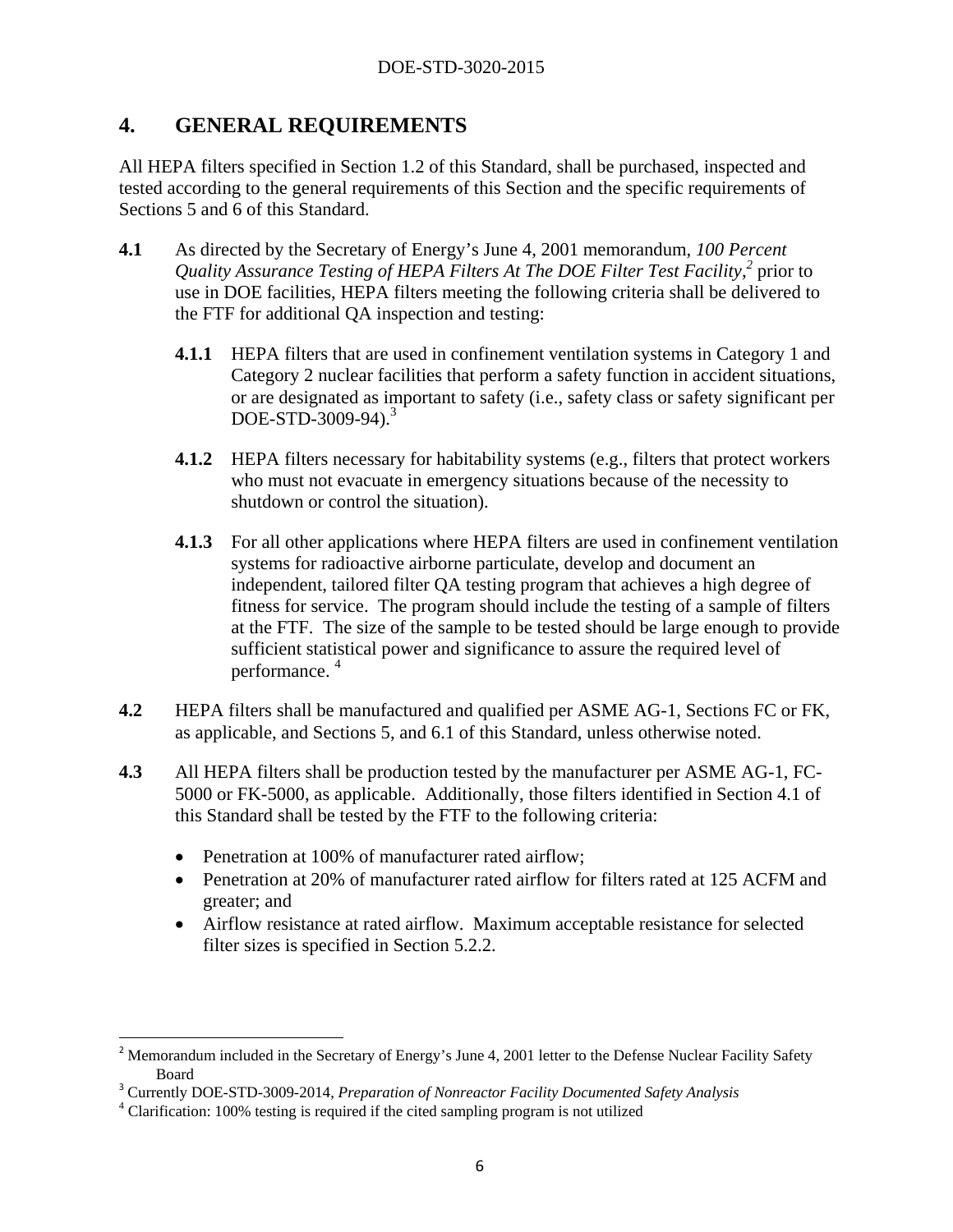**Note**: The FTF is exempt from performing an airflow resistance test on enclosed filters for the purposes of meeting requirements of this Standard (see Sections 5.2.2, 5.5 and Appendix B).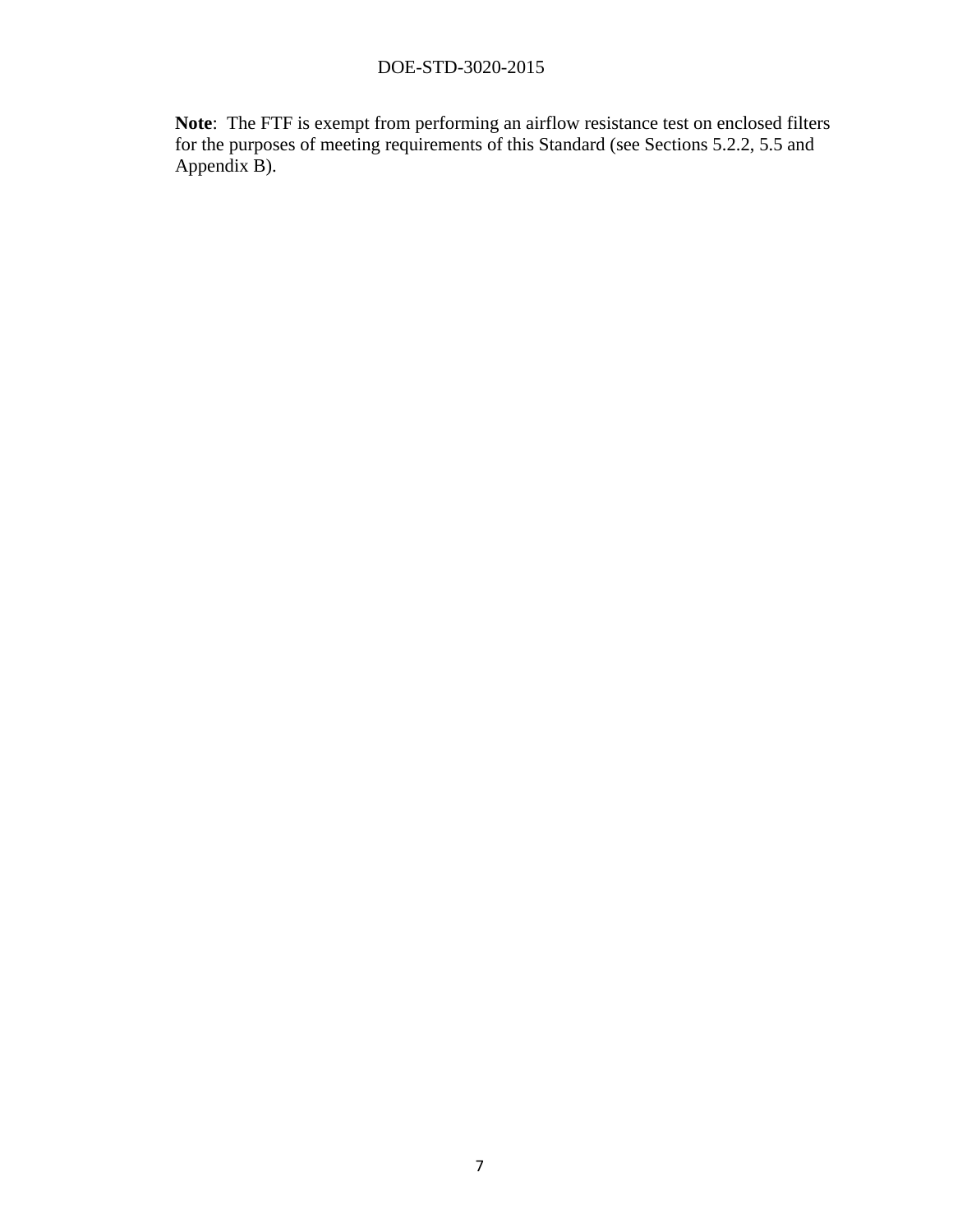## **5. HEPA FILTER PROCUREMENT**

- **5.1 General**: HEPA filters to be installed in facilities operated by DOE or under contract to DOE shall be purchased in compliance with the specifications of this Standard. For those filters specified in Section 4.1 requiring QA inspection and testing at the FTF, the purchaser shall provide the FTF a copy of the purchase order, including any special requirements for the filter product, as a means to determine if the purchase order includes proper specifications, and that the manufacturer meets the stipulations of the purchase order. Deviations from purchase order specifications shall be referred to the purchaser by the FTF manager before FTF inspection and testing of the filters.
	- **5.1.1 Purchase Order Requirements**: The purchase order shall specify the manufacturing and testing requirements of Sections 4.2 and 4.3, along with other information listed in Appendix A.
	- **5.1.2 Special Purchase Order Requirements**: Any special requirements (e.g., special labeling, testing, packaging, etc.) shall be properly identified in the purchase order.
- **5.2 Performance Requirements**: Mandatory performance requirements for HEPA filters are set out below. These performance requirements shall be demonstrated through testing by the manufacturer. These performance requirements shall also be demonstrated through tests and inspection by the FTF, when applicable (see Section 4.1).
	- **5.2.1 Penetration**: Aerosol penetration limits for HEPA filters shall be as specified in ASME AG-1, FC-4000 or FK-4000.
	- **5.2.2 Resistance:** Airflow resistance across the HEPA filter shall conform to the limits listed in Table 5-1 for FC filters, Table 5-3 for FK Type 1 filters, and Table 5-4 for FK Type 2 filters. For FK Type 4 filters, the resistance at any rated airflow shall not exceed 1.3 in wg (325 pa). Tests for resistance to airflow shall be conducted at flow rates expressed in ACFM.
- **5.3 Materials Requirements**: Construction materials for HEPA filters shall be selected to avoid generation of Environmental Protection Agency-regulated wastes as specified in 40 CFR 261, *Identification and Listing of Hazardous Waste*. For this reason, cadmium is no longer acceptable for treatment of filter cases, nor is asbestos acceptable as a HEPA filter component. State and local regulations may contain additional restrictions.
	- **5.3.1 Filter Medium**: Filter medium shall be in accordance with the provisions of ASME AG-1, FC-3000 or FK-3000.
	- **5.3.2 HEPA Filter Case Materials**: Metal or wood cases shall be in accordance with ASME AG-1, FC-3000 or FK-3000. This includes end caps and grilles for ASME AG-1, FK Type 1 filters.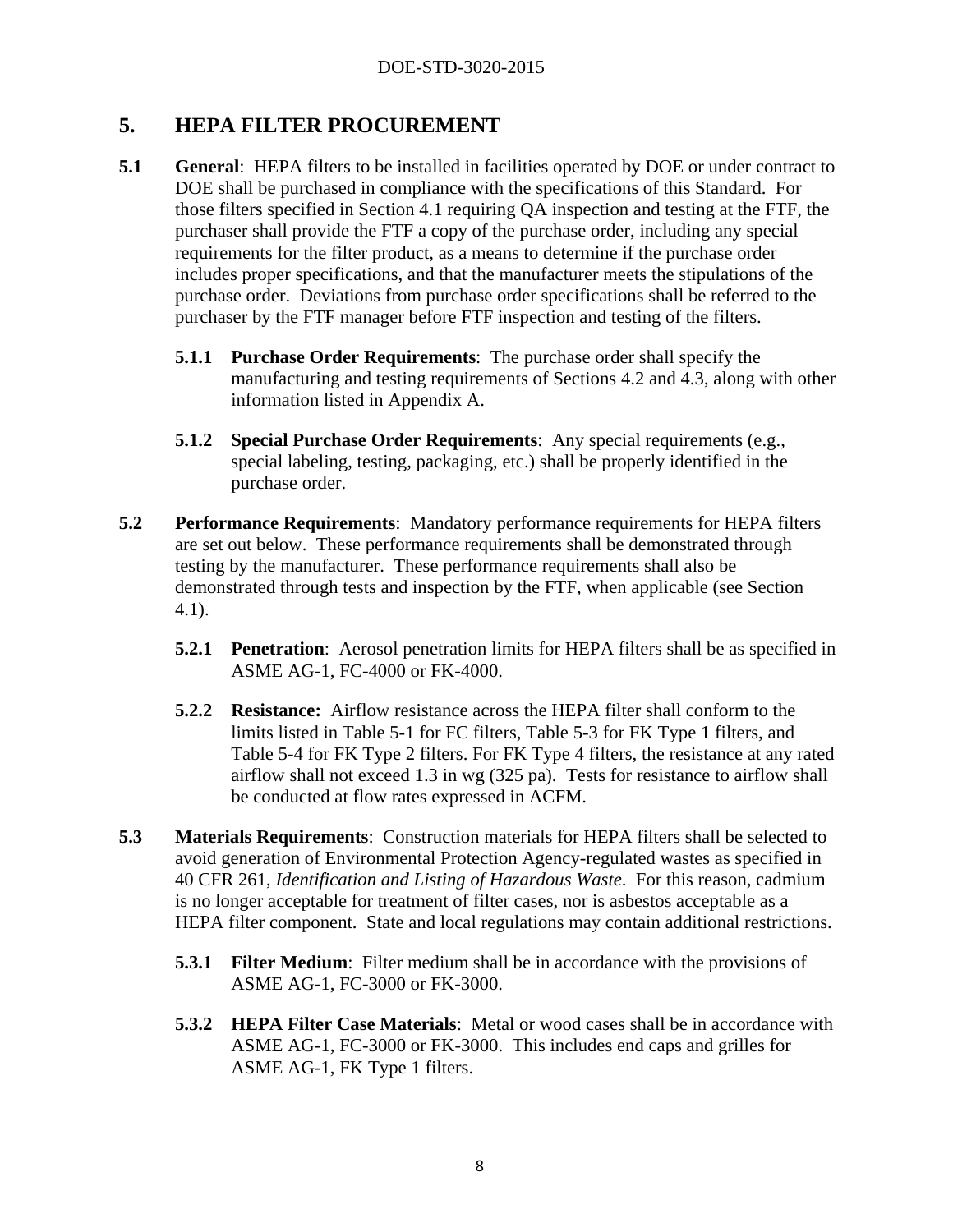- **5.3.3 Separator Material**: Separator material, including acid resistant separators, shall be in accordance with ASME AG-1, FC-3000 or FK-3000.
- **5.3.4 Adhesives**: Adhesives shall be in accordance with ASME AG-1, FC-3000 or FK-3000.
- **5.3.5 Gaskets and Seals**: Two qualified methods for sealing the filter to its filter frame are elastomer gaskets and gelatinous seals. Two different methods or materials shall not be used on the same filter case. If non-qualified specialty gasket material is required, its use shall be documented as described in Section 5.5.
	- 5.3.5.1 Elastomer Gasket: Elastomer gasket materials shall be in accordance with ASME AG-1, FC-3000 or FK-3000.
	- 5.3.5.2 Gelatinous Seal: The sealant material shall be in accordance with ASME AG-1, FC-3000 or FK-3000. The sealant shall be nonflammable as defined in ASTM D 92 (e.g., no flash at 450 °F (232 °C) or below). The gelatinous seal substance shall be corrosion resistant, shall not relax, crack, separate, or stick or adhere to the knife-edge, and shall be insoluble in water. Evaporation shall be less than 2% when tested in accordance with SAE AS 8660 for 24 hours at 390 °F (198 °C).
- **5.3.6 Face Guards**: Face guards shall be in accordance with ASME AG-1, FC-3000 or FK-3000.

#### **5.3.7 Fasteners**:

- **5**.3.7.1 Approved fasteners for the assembly of metal HEPA filter cases are listed below:
	- Stainless steel bolts: 300 series per ASTM A 320 or ASTM A 193
	- Stainless steel nuts: 300 series per ASTM A 194
	- Stainless steel washers: 300 series per ASME B 18.21.1
	- Stainless steel rivets: 300 series per ASTM A 581
- 5.3.7.2 Approved fasteners for the assembly of wooden HEPA filter cases are listed below:
	- Nails: carbon steel, galvanized, zinc coated, aluminum per ASTM F 1667
	- Staples: carbon steel, galvanized, zinc coated, aluminum per ASTM F 1667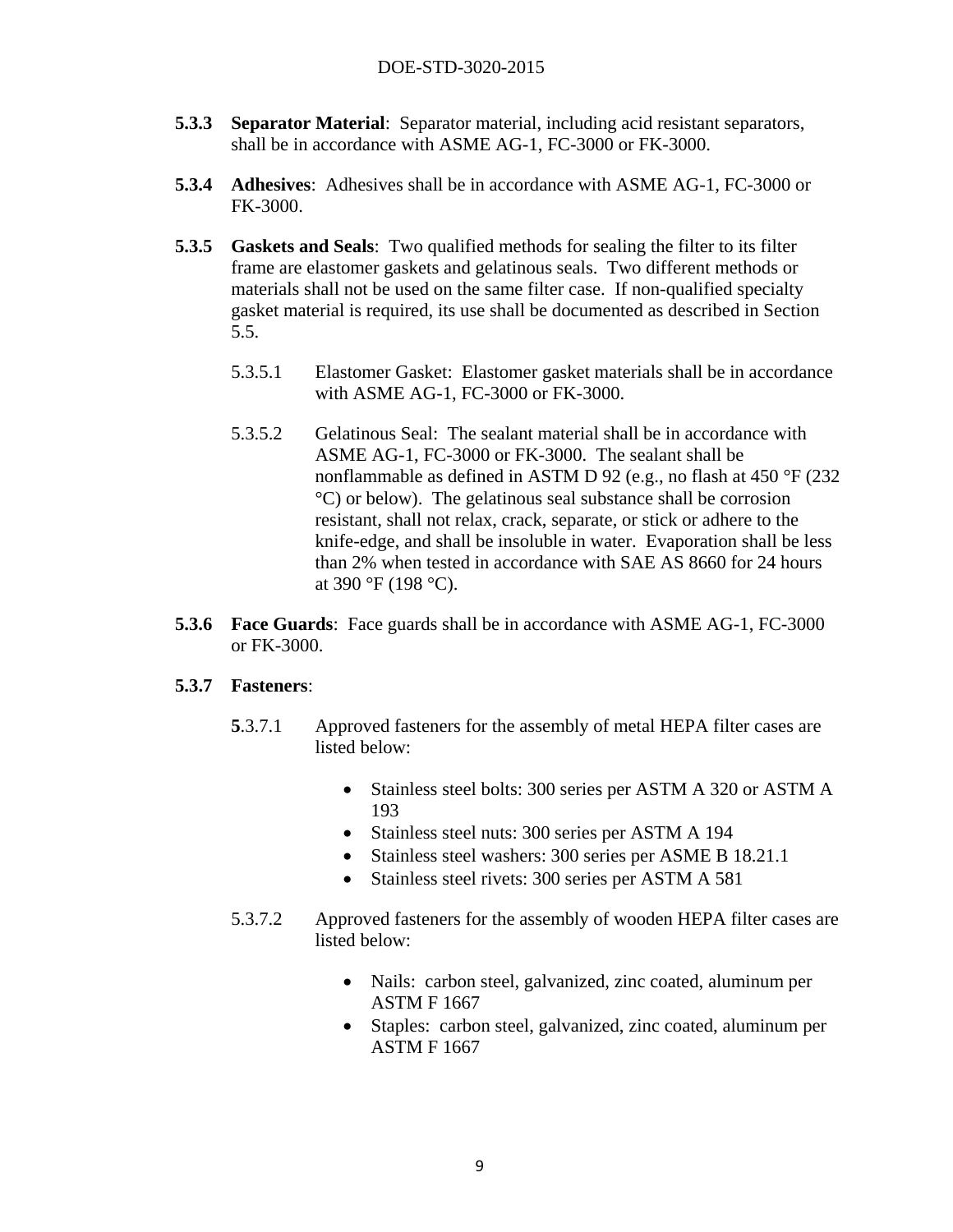**5.4 Filter Construction**: HEPA filter construction shall conform to ASME AG-1, FC-4000 and FC-6000 or FK-4000 and FK-6000, unless otherwise noted.<sup>5</sup>

#### **5.4.1 Dimensions:**

- 5.4.1.1 FC Filters: The dimensions of open-face standard HEPA filters are listed in Table 5-1. Dimensional tolerances of standard HEPA filters shall conform to those specified in Table  $5-2$ .<sup>6</sup>
- 5.4.1.2 FK Filters: The configuration and dimensions shall be specified in the procurement documents. Tolerances shall be as specified in ASME AG-1, FK-6210. $5$

#### **5.4.2 Filter Pack Construction:**

- 5.4.2.1 Separatorless Filters: Filters without separators shall be in accordance with ASME AG-1, FC-4000, Type C. Dividers shall be provided as appropriate for additional support of the case and medium. The trimmed edges of the filter element shall be firmly embedded into the sealant. The two end flap edges shall have sufficient sealant to secure them to the case sides.
- 5.4.2.2 The medium area shall be in accordance with ASME AG-1, FC-4110 or FK-4100.
- **5.4.3 Filter Case:** Filter cases shall be constructed to meet the following additional requirements:
	- 5.4.3.1 Wooden Cases: Case panels shall be joined with rabbeted joints which are assembled by gluing with an adhesive meeting the requirements of Section 5.3.4 and using fasteners that comply with Section 5.3.7. The end points of the fasteners shall not penetrate the inside or outside surfaces of the case. Faces, edges, and inner surfaces of the case shall be thoroughly coated with sealant to minimize permeability. The case face sealant shall not reduce the ability of the gasket to adhere to the case. There shall be no rough edges that might penetrate or cut workers' gloves or injure the fingers of personnel handling the filters.
	- 5.4.3.2 Metal Cases: For mechanically joined panels the space between abutting panels shall be sealed with an adhesive meeting the requirements of Section 5.3.4. There shall be no rough edges that might penetrate or cut workers' gloves or injure the fingers of personnel handling the filters.

 <sup>5</sup> Standard HEPA filters covered under Section 5.4 should be used where practical.

<sup>&</sup>lt;sup>6</sup> Different tolerances may be specified in procurement documents if acceptable in specific application.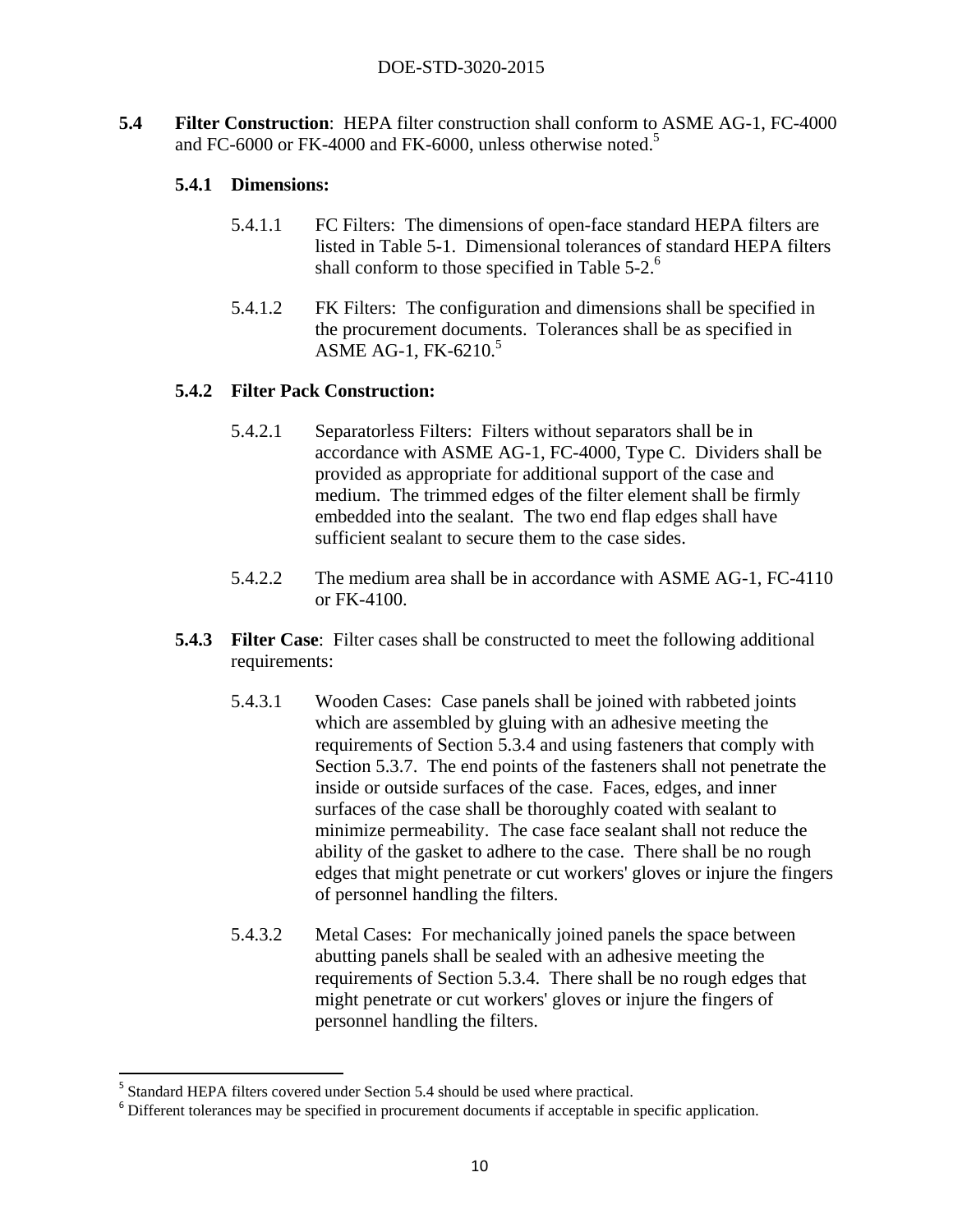- **5.4.4 Gaskets**: Gaskets shall be glued firmly and continuously to the case flat surface. Loose, peeling, damaged or distorted gaskets shall be cause for rejection of the filter. The gasket shall not extend more than 1/16 in. (1.6 mm) over either side of the case edge at any point. Gaskets may be of one piece or made up of strips joined at the corners by keyhole, keystone, or other interlocking type joints. Edges of the joint area shall be thoroughly coated with adhesive (sealant meeting requirement of Section 5.3.4) before assembly.
- **5.4.5 Face Guards**: Face guards shall be installed in each face of the filter in accordance with ASME AG-1, FC-3000 or FK-3000. Wire edges formed when slitting or shearing faceguards shall be smoothed on both faces of the material before installation to prevent a puncture hazard to personnel handing the filter.
- **5.4.6 Gelatinous Seals**: Sealant material shall be free of foreign material and without deformation. Unless a tolerance is specified in the procurement document, the channel shall be filled uniformly to the top without over filling the channel.
- **5.5 Legacy HEPA Filter Configurations:** The confinement ventilation systems in many DOE facilities predate ASME AG-1 and ASME N509, *Nuclear Power Plant Air-Cleaning Units and Components*. These systems contain legacy HEPA filter configurations that were permissible per the contractual requirements between DOE predecessor agencies and the contractor. Other systems were designed around HEPA filter configurations that were once permitted by the ASME code or early versions of DOE Standards (i.e., NE F 3-45, *Specifications for HEPA Filters Used by DOE Contractors*). Examples of legacy HEPA filters are listed in Appendix B; however this is not an all-inclusive list.

While the preferred option is to install a HEPA filter that complies with ASME AG-1 as stated in this Standard, this is not always feasible. A legacy HEPA filter configuration is permissible as long as it conforms to the code(s) of record for the confinement ventilation system including the requirements of Section 4.1 and Section 4.3. Additionally, to the extent practical, Section 5.3, Section 6 (excluding 6.1.1 thru 6.1.3) and Section 7 shall be followed in place of the code(s) of record. For safety applications, the legacy HEPA filter purchase documents shall specify the required performance criteria of the legacy filters identified as a credited control in the Safety Basis and if needed the methods to test, inspect or verify these performance requirements above those already required by the code(s) of record. Procurement documents shall reference the type of filter that is to serve as the basis of the legacy design (ASME AG-1, Sections FC and FK Type 1, 2 or 4 filters) to determine materials, design (i.e., maximum resistance, dimensions and tolerances), and inspection and fabrication criteria. For enclosed filters, fabrication tolerances shall be provided in the procurement documents for dimensions that are not listed in ASME AG-1, FC or FK.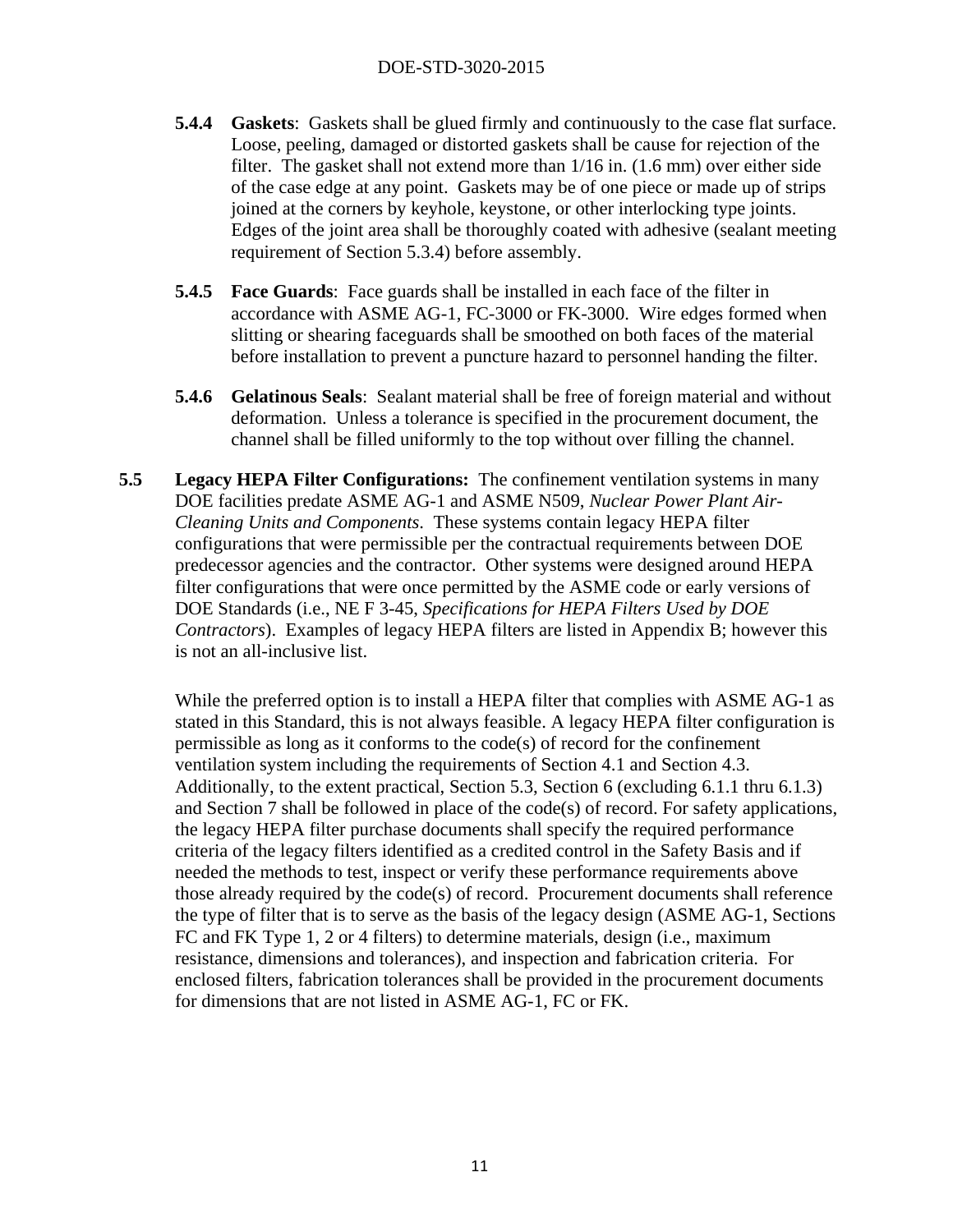| <b>Number</b>      | <b>Dimensions</b><br>(inches)  | <b>Dimensions</b><br>(millimeters) | <b>Minimum Rated</b><br><b>Airflow</b> |          | <b>Maximum</b><br><b>Resistance</b> |     |
|--------------------|--------------------------------|------------------------------------|----------------------------------------|----------|-------------------------------------|-----|
| <b>Designation</b> |                                |                                    | <b>ACFM</b>                            | $m^3/hr$ | in wg                               | Pa  |
| 1                  | 8 x 8 x 3-1/16                 | 203x203x78                         | 25                                     | 42       | 1.3                                 | 325 |
| $\overline{2}$     | $8 \times 8 \times 5 - 7/8$    | 203x203x150                        | 50                                     | 85       | 1.3                                 | 325 |
| 3                  | $12 \times 12 \times 5 - 7/8$  | 305x305x150                        | 125                                    | 212      | 1.3                                 | 325 |
| $\overline{4}$     | $24 \times 24 \times 5 - 7/8$  | 610x610x150                        | 500                                    | 850      | 1.0                                 | 250 |
| 5                  | 24 x 24 x 11-1/2               | 610x610x292                        | 1000                                   | 1700     | 1.0                                 | 250 |
| 6                  | 24 x 24 x 11-1/2               | 610x610x292                        | 1250                                   | 2125     | 1.3                                 | 325 |
| 7                  | 24 x 24 x 11-1/2               | 610x610x292                        | 1500                                   | 2550     | 1.3                                 | 325 |
| 8                  | 24 x 24 x 11-1/2               | 610x610x292                        | 2000                                   | 3400     | 1.3                                 | 325 |
| 9                  | $12 \times 12 \times 11 - 1/2$ | 305x305x292                        | 250                                    | 425      | 1.3                                 | 325 |

**Table** 5**-**1**. Nominal Sizes and Ratings for FC HEPA Filters** 

**Notes**:

- 1. Adopted from ASME AG-1, Table FC-4110 (see note 5).
- 2. Dimensions are height by width by depth.
- 3. The rated airflow for Section FC filters is listed in ASME AG-1 in SCFM. However, this Standard specifies ACFM which is based on tests performed indoors at an atmospheric pressure close to sea level. The temperature and pressure under which the tests have been conducted are to be recorded, but are not to be used to correct rated flow.
- 4. Number designation 4 filters must be qualified independently of the qualification of any larger, similar filter sizes.
- 5. Table FC-4110 shows a converted value of 320 Pa for 1.3 in wg except that the actual converted value should be 325 Pa.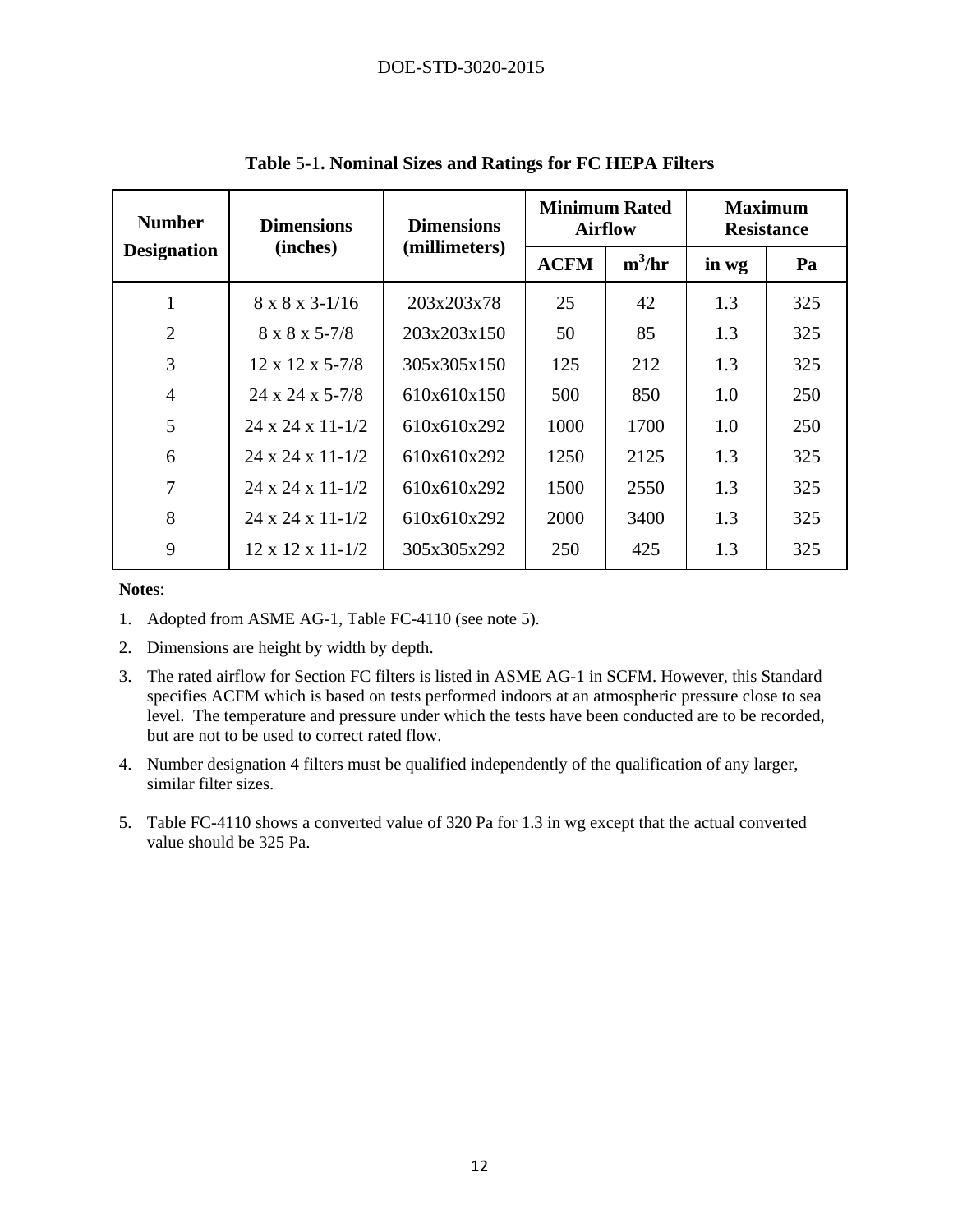| Face Dimensions less than 24 in. (610 mm)    | $\frac{1}{16}$ in. / +0 in. (-1.6 mm / +0 mm)                                                       |  |  |
|----------------------------------------------|-----------------------------------------------------------------------------------------------------|--|--|
| Face Dimensions 24 in. (610 mm) and greater  | $-\frac{1}{8}$ in. $/ +0$ in. (-3 mm $/ +0$ mm)                                                     |  |  |
| Depth                                        | $+\frac{1}{16}$ in. / -0 in. (+1.6 mm / -0 mm)                                                      |  |  |
| Width of Gasket Surface and Gasket           | $\frac{3}{4}$ in. $\pm \frac{1}{16}$ in. (19 mm $\pm$ 1.6 mm)                                       |  |  |
| <b>Squareness for Filter Face Dimensions</b> | Both face diagonals are to be equal with<br>the following tolerance: $\frac{1}{8}$ in. (3 mm) total |  |  |
| Gasket Sealing Surfaces - Flat and parallel  | The faces of the case shall be flat and<br>parallel within $\frac{1}{16}$ in. (1.6 mm)              |  |  |

|  | Table 5-2. Tolerances for FC HEPA Filter Cases and Gaskets |  |
|--|------------------------------------------------------------|--|
|  |                                                            |  |

|  | Table 5-3. FK Type 1 Radial Flow HEPA Filters - Nominal Rating |
|--|----------------------------------------------------------------|
|  |                                                                |

| <b>Maximum Rated Airflow</b> |          | <b>Maximum Resistance</b> |     |  |
|------------------------------|----------|---------------------------|-----|--|
| <b>ACFM</b>                  | $m^3/hr$ | in wg                     | Pa  |  |
| 40                           | 68       | 1.3                       | 325 |  |
| 100                          | 170      | 1.3                       | 325 |  |
| 250                          | 425      | 1.3                       | 325 |  |
| 500                          | 850      | 1.3                       | 325 |  |
| 1000                         | 1700     | 1.3                       | 325 |  |
| 1500                         | 2550     | 1.3                       | 325 |  |
| 2000                         | 3400     | 1.3                       | 325 |  |

**Notes**:

1. From ASME AG-1, Table FK-4000-1.

2. The rated airflow in ACFM is based on tests performed indoors at an atmospheric pressure close to sea level. The temperature and pressure under which the tests have been conducted are to be recorded, but are not to be used to correct rated flow.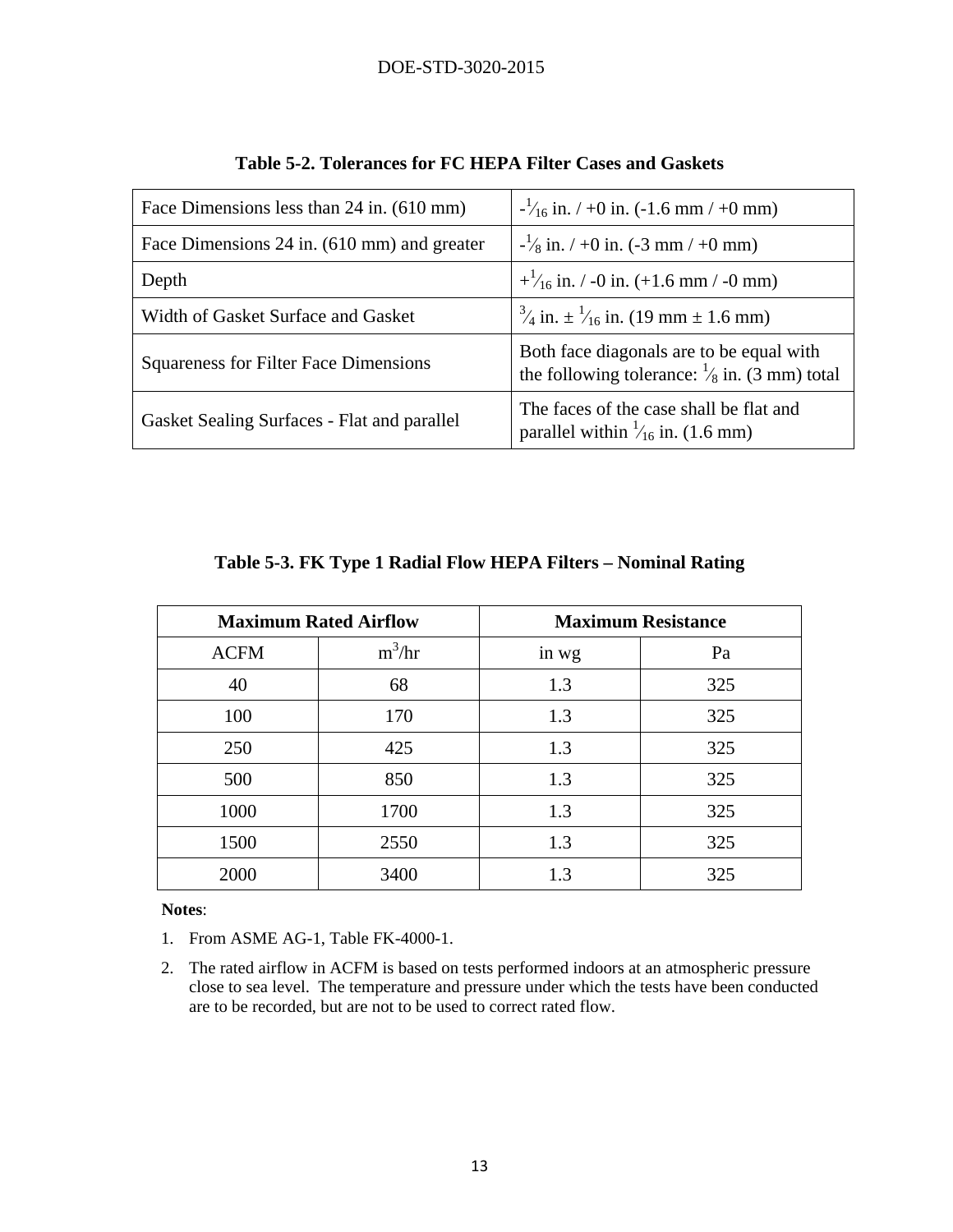|             | <b>Maximum Rated Airflow</b> | <b>Maximum Resistance</b> |     |  |
|-------------|------------------------------|---------------------------|-----|--|
| <b>ACFM</b> | $\frac{3}{h}$<br>m           | in wg                     | Pa  |  |
| 20          | 34                           | 1.0                       | 250 |  |
| 35          | 60                           | 1.0                       | 250 |  |
|             | 70                           |                           | 250 |  |

#### **Table 5-4. FK Type 2 Axial Flow Circular HEPA Filters – Nominal Rating**

**Notes**:

- 1. From ASME AG-1, Table FK-4000-2
- 2. The rated airflow in ACFM is based on tests performed indoors at an atmospheric pressure close to sea level. The temperature and pressure under which the tests have been conducted are to be recorded, but are not to be used to correct rated flow.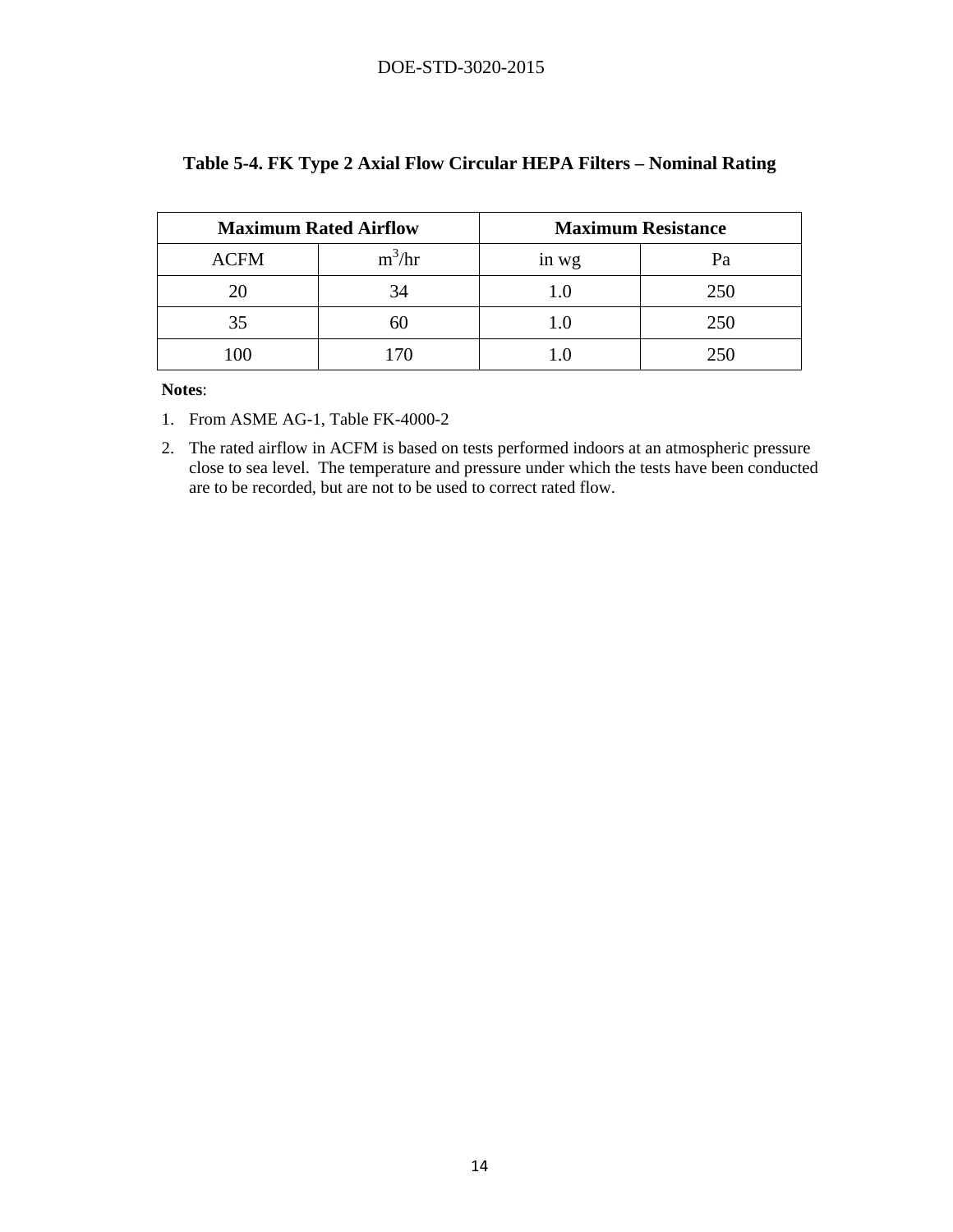## **6. QUALITY ASSURANCE**

#### **6.1 Manufacturer's Quality Assurance Program, Procedures, and Documentation**

Filters shall be manufactured under a QA program (QAP) which has been evaluated with documented evidence of compliance with the requirements of DOE O 414.1D and ASME NQA-1 as applicable. Procurement and fabrication activities shall allow positive identification of the grades of source materials used in construction, and permit positive identification of the roll (or production run for separatorless filters) of filter medium used in the completed filter. HEPA filter production tests and inspections shall be conducted in accordance with ASME AG-1, FC-5000 or FK-5000 and with documented manufacturer's procedures. The results shall be traceable to specific lots of completed filters. Non-conformances with the above items and documentation of problems and their resolution shall be addressed in the manufacturer's QAP.

**6.1.1** Qualification: Filter manufacturers shall be required to show evidence that HEPA filter designs have successfully passed the qualification and requalification testing in accordance with ASME AG-1. As specified in this Section, qualification tests are to be performed and certified by an independent test facility as defined in ASME AG-1. Tests performed on a filter manufacturer's equipment by an independent testing organization are not acceptable.

A filter design shall be requalified when any change is made to the design or construction or composition of construction materials that could affect filter performance. Examples of changes that require requalification include: composition of filter medium; manufacture of gasket or sealant materials; filter medium method of pleat separation; and, materials or methods used to assemble filter cases.

**6.1.2** Qualification Testing: Qualification tests of filter components shall be conducted in accordance with requirements of ASME AG-1, FC-5000 or FK-5000. Filters selected for qualification testing may be prototypes of the proposed design or production filters of the specific design, as long as they have been manufactured using the same method, material, equipment and processes as used during regular production. The number of filter units required for qualification testing shall be as specified in ASME AG-1.

Qualification testing shall be accomplished in accordance with ASME AG-1, FC-5000 or FK-5000, except for the following:

- Qualification of a filter design with one allowable stainless steel case material may qualify the same design with other allowable stainless steel case material as long as the case material thickness remains the same.
- Similarly, qualifying a filter design with one allowable faceguard material may qualify the same designs with all other allowable faceguard materials.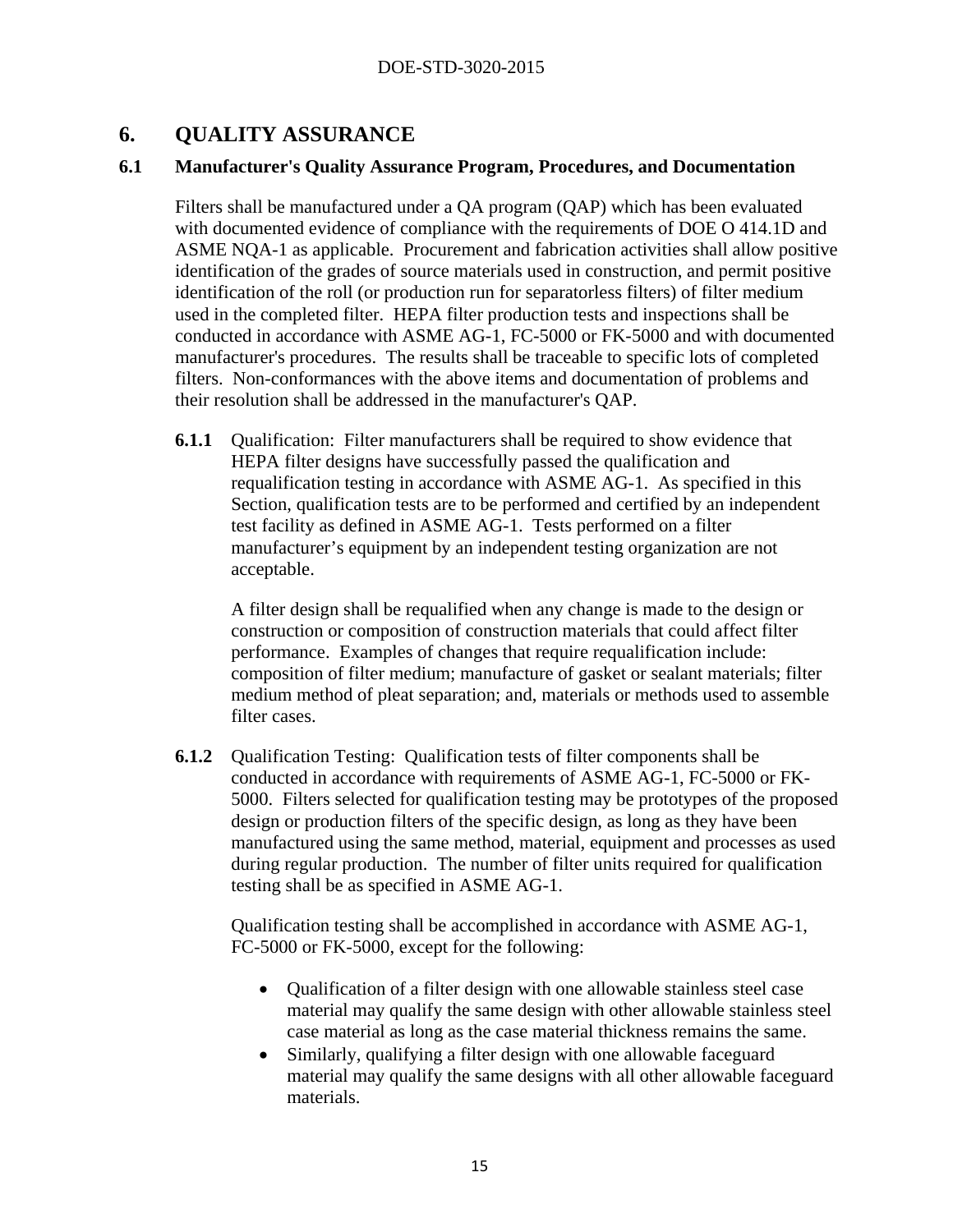Qualification testing of a filter listed in Table 5-1 qualifies all filters with a lower flow rate, which have similar construction except:

- The number designation 4 filters shall be qualified separately.
- The number designation 2 filters cannot qualify a number designation 1.

#### **6.1.3** Notifications on Qualification Test

Filter manufactures shall notify DOE headquarters, purchasers and the FTF within 10 business days if the following conditions exist:

- A filter design fails any or all of the initial qualification or requalification tests; or,
- A filter design is no longer qualified.

The filter manufacturer's notification shall:

- include test results and details of the design and test failure;
- identify potential impacts to other filter designs; and
- list the customers, purchase order numbers, and item descriptions for filter designs potentially impacted by the requalification failure.

As of the date of the requalification test failure, the manufacturer shall cease shipments of filters impacted by the failed design qualification or requalification test until the design can be successfully requalified.

For any filters which have already been shipped or received, DOE shall notify DOE contractor organizations to evaluate if the filter model is no longer acceptable for use in DOE facilities.

When a filter design that has previously failed a qualification test is successfully requalified, the manufacturer shall notify DOE of the successful requalification, as well as the root cause of the initial failure and the corrective actions to provide the successful requalification.

- **6.1.4** Random Testing: DOE reserves the right to randomly select HEPA filters from existing storage at DOE sites and perform the tests defined in Section 6.1.2. If failures are noted, DOE shall inform the manufacturer regarding appropriate action.
- **6.1.5** Production Testing: The manufacturer shall perform production tests for each filter manufactured in accordance with Section 4.3. The results of the production tests shall be documented and identified by serial number for each individual filter unit.
- **6.1.6** HEPA Filter Labeling: HEPA filters and shipping containers shall be labeled as specified in ASME AG-1, FC-9000 or FK-9000. In addition, the label shall include the date of the tests and the filter medium area.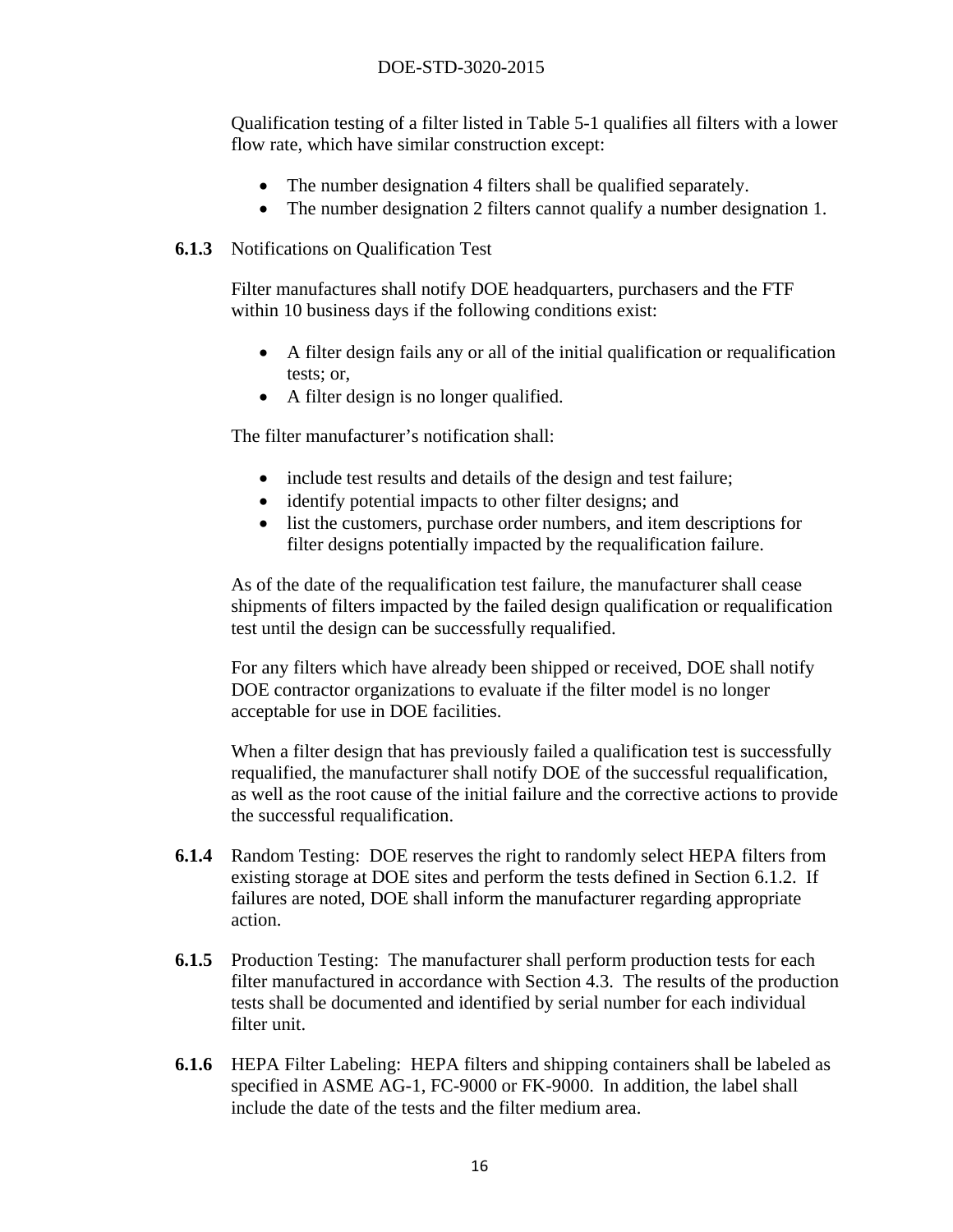#### **6.2 DOE Quality Assurance Testing, Inspection and Labeling**

- **6.2.1** Quality Assurance Inspection and Testing: Filters specified in Section 4 will be inspected, tested and recorded at a DOE designated FTF as follows:<sup>7</sup>
	- Filter packaging and filters will be inspected for physical damage, and for compliance with specification requirements which can be checked visually.
	- Each filter that passes visual inspection will be tested for penetration and resistance in accordance with the tests specified in Section 5.2.
	- After the inspection and testing is completed, each filter will bear a FTF test label indicating acceptance or rejection.
- **6.2.2** Failure to pass the inspections or tests in Section 6.2.1 shall be the cause for filter rejection.

#### **6.3 Quality Assurance Records**

**6.3.1** Quality Assurance Record Retention: Those QA and engineering records documenting performance of HEPA filter designs (i.e., design, manufacturing methods, materials and testing) shall be classified as "Lifetime Records", per ASME NQA-1. Filter manufacturers shall retain Lifetime Records no less than 15 years from date of manufacture.

<sup>7</sup> See DOE-STD-3025, *Quality Assurance Inspection and Testing of HEPA Filters* for details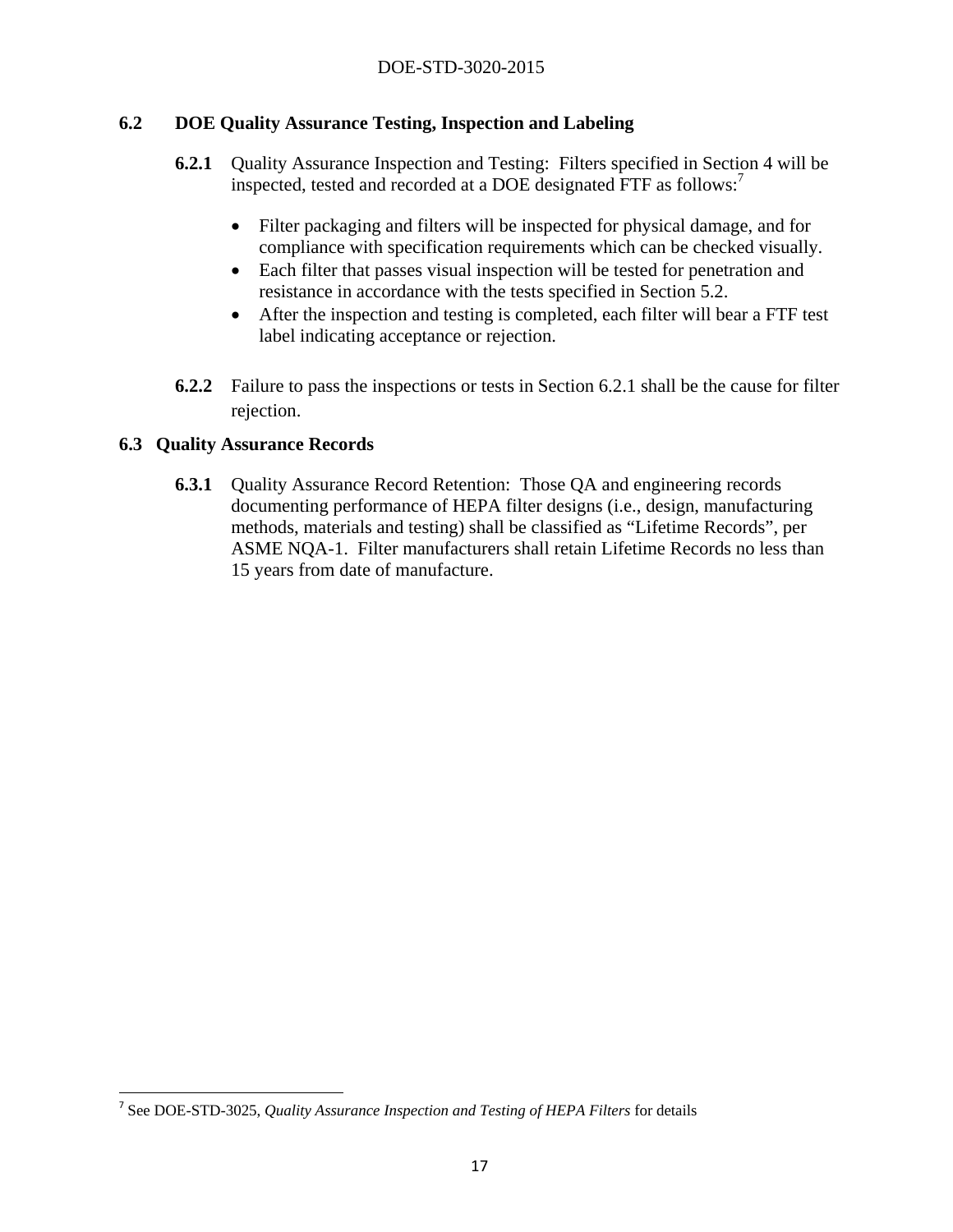## **6. PACKAGING, SHIPPING, AND STORAGE**

#### **7.1 Packaging, Shipping and Storage**

- **7.1.1** Packaging, shipping, and storage shall be in accordance with ASME AG-1 and ASME NQA-1, Level B requirements.
- **7.1.2** Filters shall not be stacked more than three (3) high. At all times, the filters shall be handled with care and properly orientated.
- **7.1.3** Filters sent to the FTF for testing shall include only HEPA filters. Any spare parts shall be shipped directly to the purchaser.

#### **7.2 Packaging**

- **7.2.1** Filter packaging shall be designed so that they can be opened, and the filter removed, without damage to the container, carton or the filter and, so that the container can be reused for shipment to alternate destinations.
- **7.2.2** Filters with gelatinous seals shall be packaged in a manner so as to prevent contact with or contamination of the gelatinous seal during transport or unpackaging.

#### **7.3 Shipping**

- **7.3.1** Shipping containers shall conform to the requirements of ASME NQA-1, Part II, Subpart 2.2, Paragraph 307 and the following requirements:
	- acceptable paragraph 307.1 type containers are: (a) cleated, sheathed boxes, (b) nailed, screwed, or bolted wood box, or (e) crate;
	- Styrofoam "peanuts" or shredded material shall not be used between the filter packaging and shipping container as this creates handling problems;
	- barrier and wrap materials shall be noncorrosive and shall not be otherwise harmful to packaged filters;
	- container lid/top shall be secured with removable screws or lag bolts;
	- container shall be configured to permit movement by a pallet jack (i.e. provided with skids or placed on a pallet);
	- containers shall be reusable for shipment to alternate destinations; and,
	- fasteners (e.g., nails, screws, etc.) shall not protrude into the container that could potentially damage HEPA filters or place workers at risk of injury while handling filter packages before the filters are shipped.
- **7.3.2** The only exception to the requirements in Section 7.3.1 is for a single filter weighing less than 10 lbs. and no dimension greater than 10 inches. This filter may be shipped in a US Postal Service-acceptable cardboard shipping container via a package delivery company with the approval of the purchaser.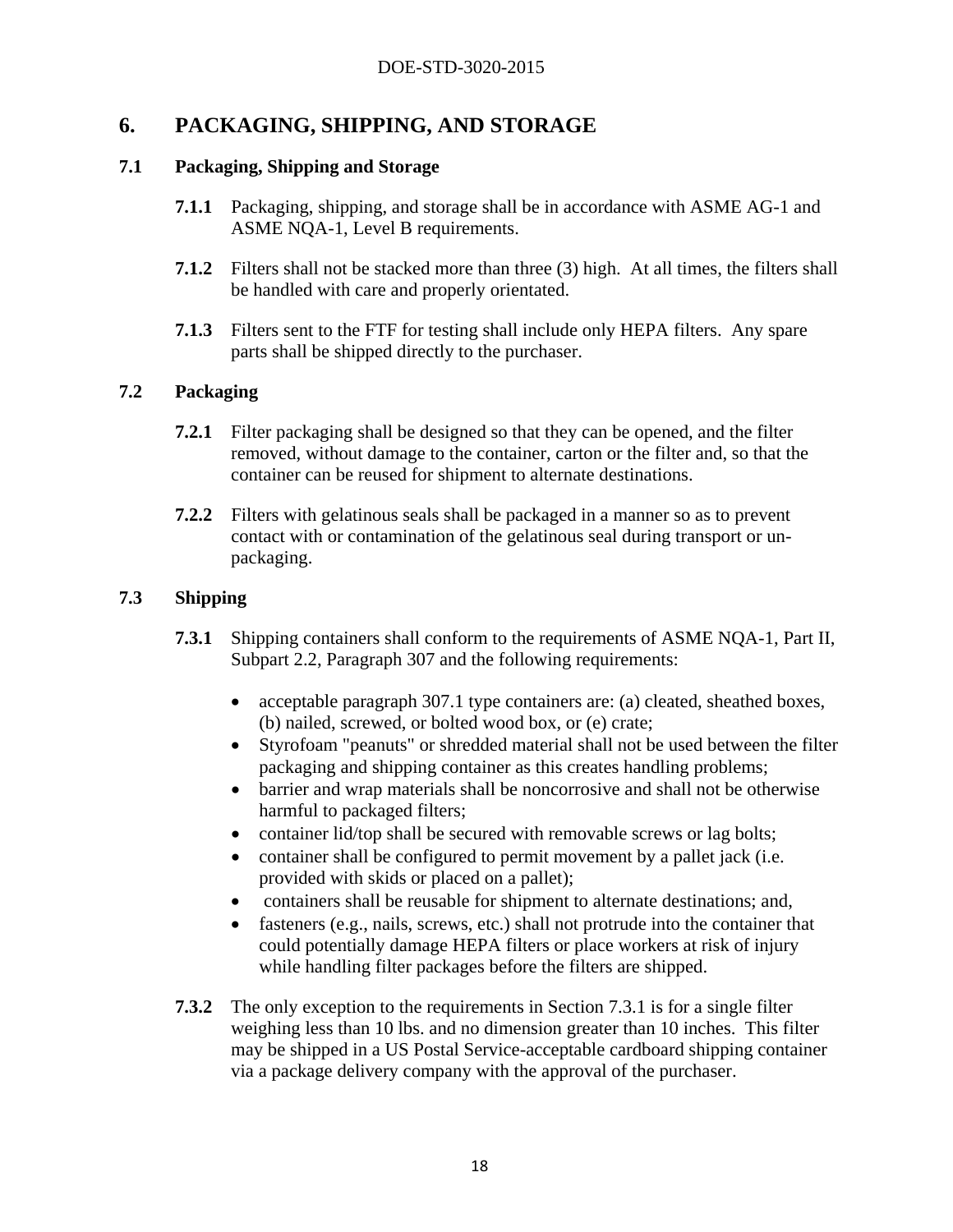**7.3.3** Shipping through the FTF: HEPA filters to be tested by the DOE designated FTF shall be shipped to the address below, freight prepaid, as agreed to by the purchaser and the manufacturer.

Air Techniques International Filter Test Facility 1708 Whitehead Road Baltimore, Maryland 21207

Following satisfactory completion of inspections and tests specified in Section 6.2, the FTF shall repack the tested filters in a manner comparable to the received packaging, and forward them to the address specified by the purchaser, freight collect.

**7.3.4** Shipping Directly to the Site: HEPA filters that are not required to be tested by the FTF shall be shipped directly to the address specified by the purchaser.

#### **7.4 Disposition of Damaged or Rejected Filters**

- **7.4.1** Filters Damaged Before Receipt at FTF: Filter manufacturers shall notify the purchaser if filters were damaged during shipment and returned to manufacturer.
- **7.4.2** Filters at FTF: Purchasers shall provide written instructions for dispositioning filters found to be damaged or rejected by the FTF.
- **7.4.3** Site Receipt Inspection Filters: Rejected filters from site inspection shall be dispositioned by the purchaser, in accordance with written agreement between the purchaser and manufacturer.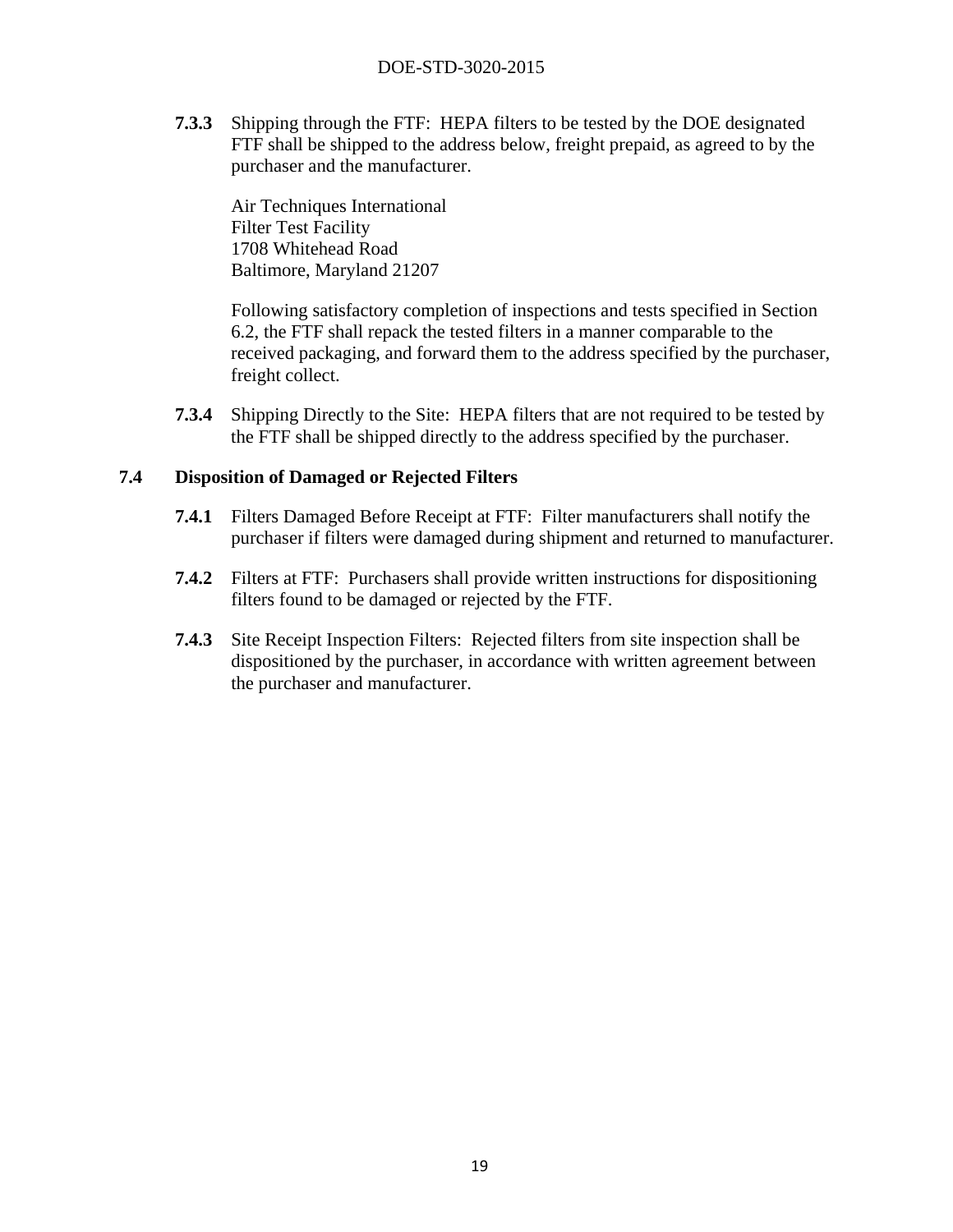# **Appendix A. Purchase Order Information**

At a minimum, the following information should be included in purchase orders for filters that are to be inspected and tested at the Filter Test Facility (FTF):

- Purchaser
- Purchase order number
- Date of purchase order
- Item number
- Manufacturer
- Description of filter including:
	- o Filter size;
	- o Filter model number;
	- o Filter type;
	- o Gasket or seal types;
	- o Filter case materials; and
	- o Rated flow, resistance, and efficiency.
- Number of filters ordered
- $\bullet$  Inspection and testing requirements and standards with revision number (e.g., testing to specific provisions in ASME AG-1,*Code on Nuclear Air and Gas Treatment*, DOE-STD-3020, *Specification for HEPA Filters Used by DOE Contractors,* and/or special testing provisions)
- Packaging, shipping, and storage requirements (See Section 7 of this Standard)
- Point-of-contact information including name, title, company, e-mail and phone number for the FTF to contact the purchaser for questions related to the purchase order
- Dimensions and tolerances for "legacy" filters
- Identification of any items not to be shipped with filters to the FTF
- Shipping information:
	- o Shipping instructions (including ship to address);
	- o Shipping authorization for filters to be shipped from FTF to the site;
	- o Written instructions for dispositioning filters found to be damaged or rejected by the FTF; and
	- o A requirement for the manufacture to send a return shipping authorization within 10 workings of being notified by the purchaser that filter(s) have been rejected by the FTF.

Note: This Standard specifies design and testing requirements that meet ASME AG-1. However, in certain situations, the purchaser may specify in the purchase order or in the accompanying technical specification, additional performance criteria in excess of those established by ASME AG-1 based on specific facility design requirements. In such cases, the purchaser may include technical requirements for the enhanced filter performance, and identify any additional performance tests and associated quality assurance requirements.